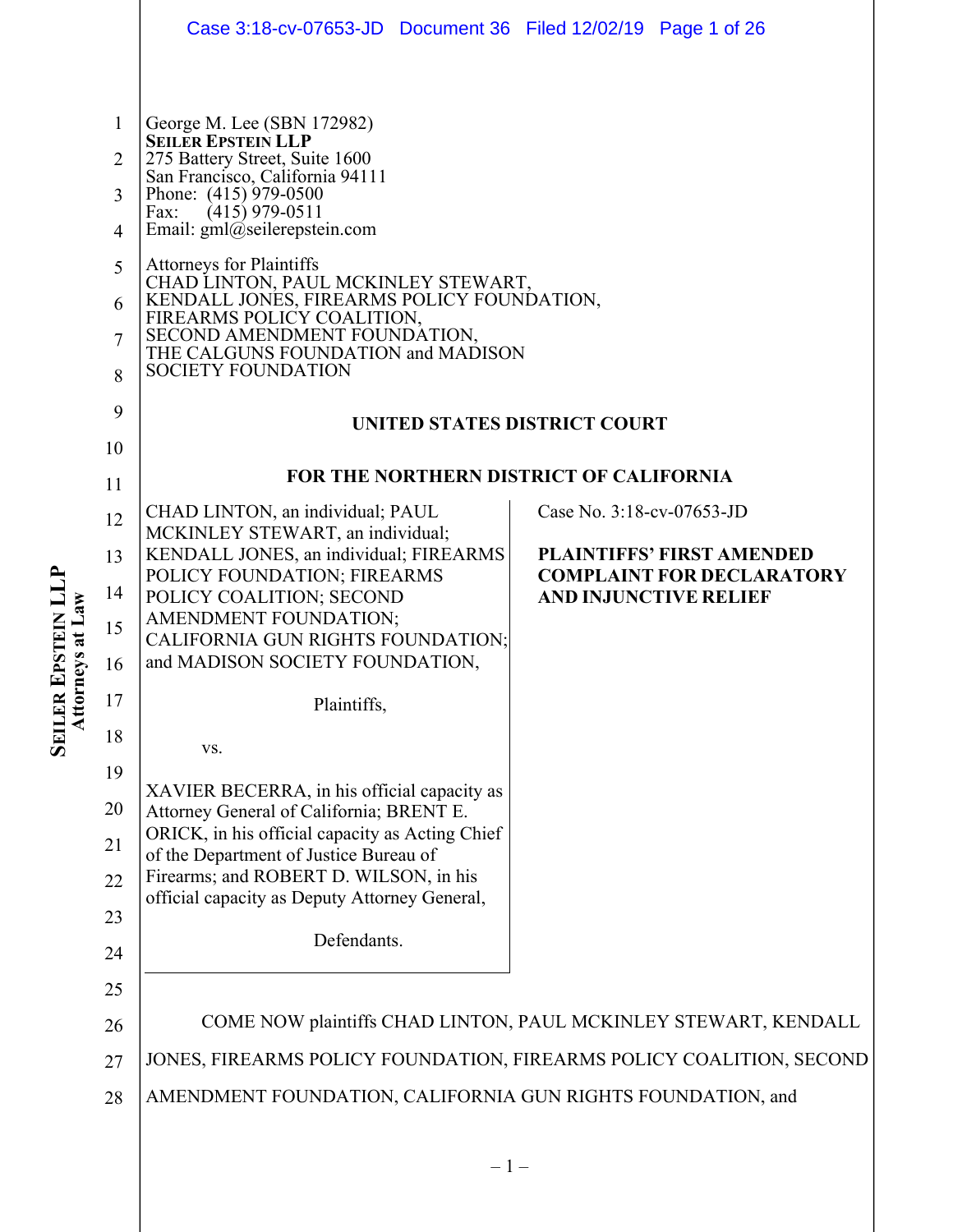1 2 MADISON SOCIETY FOUNDATION (collectively, "Plaintiffs"), by and through their undersigned counsel, who hereby complain and allege as follows:

## 3 4

5

6

7

8

9

10

11

12

13

14

15

16

17

18

19

20

21

22

23

24

25

#### **INTRODUCTION**

1. The question presented by this case is whether the State of California, through its chief law enforcement officers, can prevent current California residents who are not federally or otherwise prohibited from purchasing and possessing firearms if their previously-disqualifying offenses, which occurred in other states, have been vacated, and especially when their fundamental, individual rights have been fully restored to them by courts of competent jurisdiction in those respective states. Asked differently: In their zeal to prohibit as many citizens from owning firearms as possible, may this State, its chief law enforcement officer, and those responsible for the enforcement of California's firearms laws and policies, ignore the judgments and pronouncements of the courts of other states because they do not prefer the policy outcome? The only honest, constitutionally-grounded answer to these questions must be a resounding 'no'.

2. Indeed, the State has no constitutionally-permissible interest in depriving individuals of their right to own, possess, and bear firearms for all lawful purposes, including self-defense in their homes, when any underlying convictions were remote, non-violent in nature, and adjudged to have been vacated or set aside in those other jurisdictions, as the alternative – and their laws, policies, practices, and customs challenged here – violate their rights under the Second Amendment. Moreover, the State cannot simply decide to ignore the legal judgments of courts in other states, as such a policy violates the United States Constitution's Full Faith and Credit Clause, Privileges and Immunities Clause, and the Fourteenth Amendment's Privileges or Immunities Clause.

26 27 28 3. Accordingly, Plaintiffs are bringing this challenge to the State of California's laws, policies, practices, and customs, as promulgated, implemented and enforced by the Defendants, which refuse to honor the judgments of other states that vacated or otherwise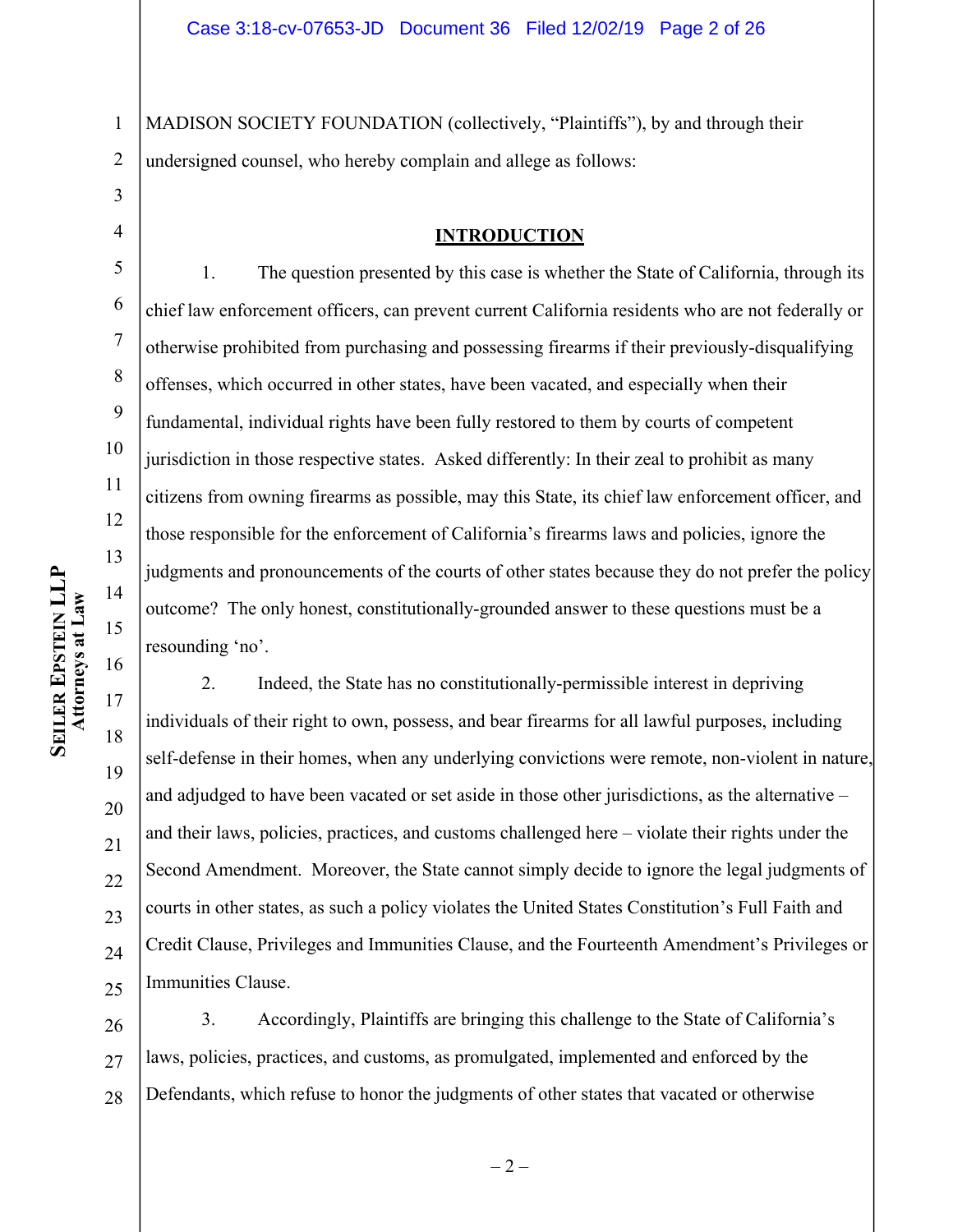exonerated those disqualifying convictions, and which otherwise refuse to honor the out-of-state

2 restoration of an individual's firearms rights, and to the extent that it forms the basis of the

Department's enforcement practices, California Pen. Code §§ 29800 and 30305 as applied.

#### **PARTIES**

4. Plaintiff Chad Linton is a natural person who resides in the County of Placer, California. Mr. Linton is a member and supporter of the Firearms Policy Coalition, Firearms Policy Foundation, the California Gun Rights Foundation, the Second Amendment Foundation and the Madison Society Foundation.

5. Plaintiff Paul McKinley Stewart is a natural person who resides in the County of San Bernardino, California. Mr. Stewart is a member and supporter of the Firearms Policy Coalition, Firearms Policy Foundation, the California Gun Rights Foundation, the Second Amendment Foundation and the Madison Society Foundation.

6. Plaintiff Kendall Jones is a natural person who resides in the County of Sacramento, California. Mr. Jones is a member and supporter of the Firearms Policy Coalition, Firearms Policy Foundation, the California Gun Rights Foundation, the Second Amendment Foundation, and the Madison Society Foundation.

19 20 21 22 23 24 25 26 7. Plaintiff Firearms Policy Foundation ("FPF") is a non-profit membership organization incorporated under the laws of Delaware with its principal place of business in Sacramento, California, with members residing both within and outside of this state, that serves to defend and advance constitutional rights through charitable purposes, with a focus on the fundamental, individual right to keep and bear arms. FPF represents these members and supporters, who include California firearm retailers and consumers. FPF brings this action on behalf of itself, its members, supporters, who possess all the indicia of membership, and similarly situated members of the public.

27 28 8. Plaintiff Firearms Policy Coalition, Inc. ("FPC") is a non-profit membership organization incorporated under the laws of Delaware with its principal place of business in

1

3

4

5

6

7

8

9

10

11

12

13

14

15

16

17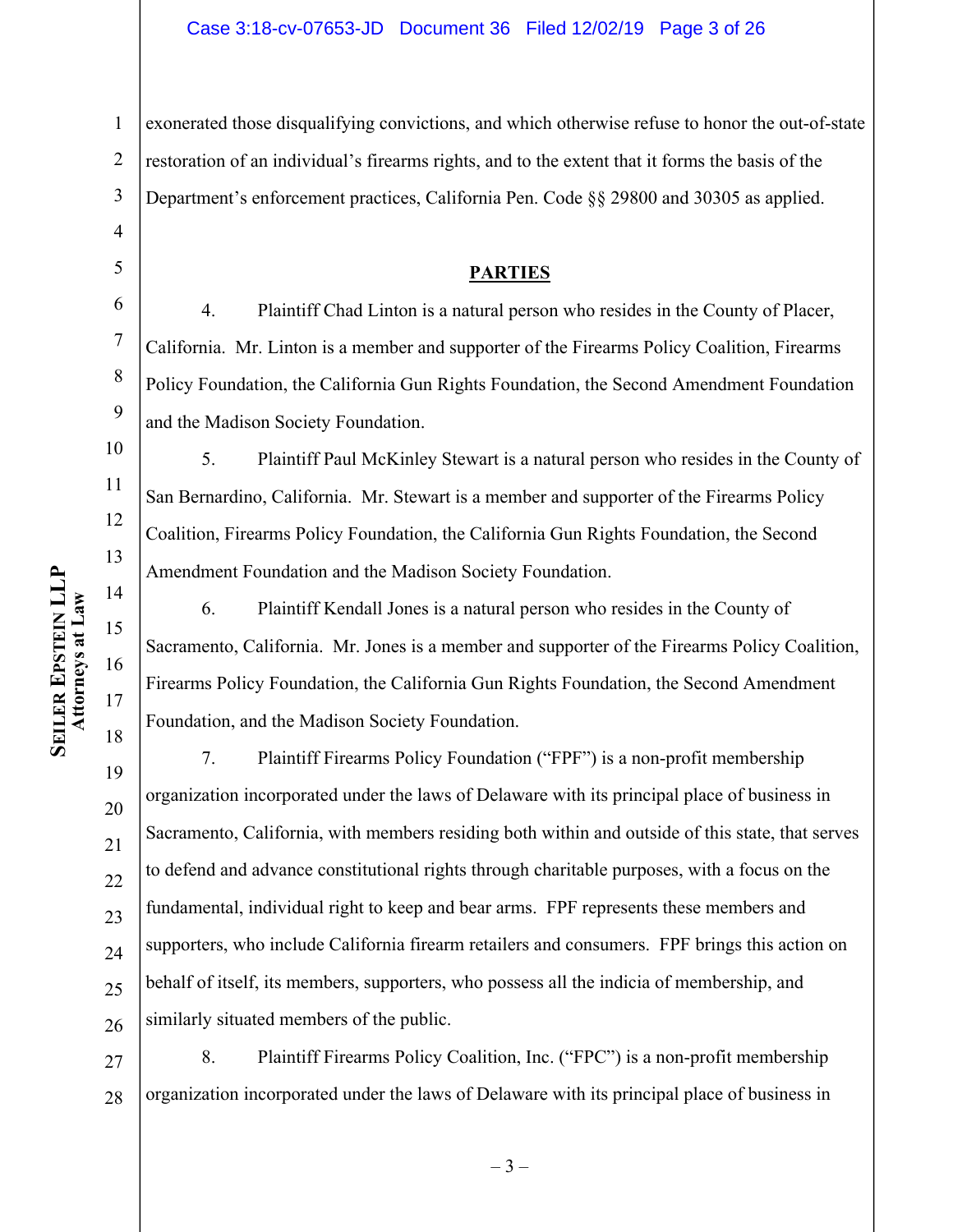#### Case 3:18-cv-07653-JD Document 36 Filed 12/02/19 Page 4 of 26

1 2 3 4 5 6 7 8 Sacramento, California, with members residing both within and outside of this state, that serves its members and the public through direct and grassroots advocacy, legal efforts, and education. The purposes of FPC include defending the United States Constitution and the People's rights, privileges and immunities deeply rooted in the Nation's history and tradition, especially the fundamental right to keep and bear arms. FPC represents these members and supporters, who include California firearm retailers and consumers. FPC brings this action on behalf of itself, its members, supporters, who possess all the indicia of membership, and similarly situated members of the public.

9. Plaintiff Second Amendment Foundation, Inc. ("SAF") is a non-profit membership organization incorporated under the laws of Washington with its principal place of business in Bellevue, Washington. SAF has over 650,000 members and supporters nationwide, including California. The purposes of SAF include education, research, publishing and legal action focusing on the Constitutional right to privately own and possess firearms, and the consequences of gun control. SAF brings this action on behalf of itself, its members, supporters, who possess all the indicia of membership, and similarly situated members of the public.

10. Plaintiff California Gun Rights Foundation, formerly The Calguns Foundation ("CGF") is a non-profit membership organization incorporated under the laws of California with its principal place of business in Sacramento, California, with members residing both within and outside of this state, dedicated to promoting education for all of stakeholders about California and federal firearm laws, rights and privileges, and defending and protecting the civil rights of California gun owners. CGF represents these members and supporters, who include California firearm retailers and consumers. CGF brings this action on behalf of itself, its members, supporters, who possess all the indicia of membership, and similarly situated members of the public.

26 27 28 11. Plaintiff Madison Society Foundation ("MSF") is a non-profit organization whose purpose is preserving and protecting the legal and constitutional right to keep and bear arms for its members and all responsible law-abiding citizens. MSF believes that individual constitutional

9

10

11

12

13

14

15

16

17

18

19

20

21

22

23

24

25

 $-4-$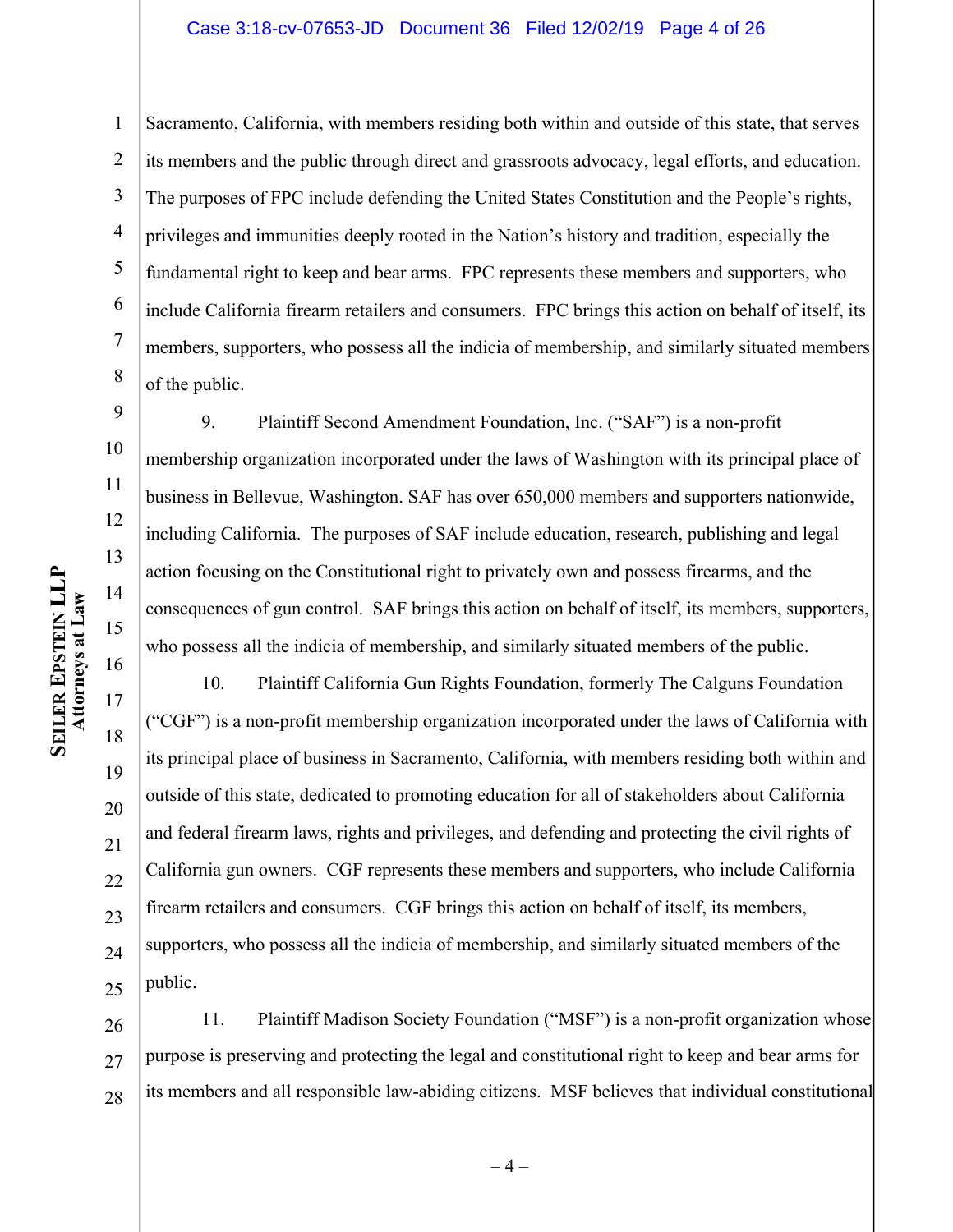#### Case 3:18-cv-07653-JD Document 36 Filed 12/02/19 Page 5 of 26

1 2 3 rights should not be infringed to deny citizens their life, liberty, and pursuit of happiness. MSF is headquartered in Stanislaus County, and the majority of its members are California residents. The focus of MSF's litigation efforts is challenging violations of the right to keep and bear arms.

4 5 6 7 8 9 10 12. Defendant Xavier Becerra is the Attorney General of the State of California, and is sued herein in his official capacity. Under Article 5, § 13 of the California Constitution, Attorney General Becerra is the "chief law officer of the State," with a duty "to see that the laws of the state are uniformly and adequately enforced." Defendant Becerra is the head of the California Department of Justice ("DOJ"). The DOJ and its Bureau of Firearms regulate and enforce state law related to the sales, transfer, possession, and ownership of firearms. The Attorney General and DOJ maintain an office in San Francisco, California.

13. Defendant Brent E. Orick is the Acting Chief of the DOJ's Bureau of Firearms. On information and belief, Defendant Orick reports to Attorney General Becerra, and he is responsible for the various operations of the Bureau of Firearms, including the implementation and enforcement of the statutes, regulations and policies regarding prohibited persons, and the Armed Prohibited Persons System ("APPS") program. Defendant Orick is sued in his official capacity.

14. Defendant Robert D. Wilson is a Deputy Attorney General for the DOJ and its Bureau of Firearms. On information and belief, Defendant Wilson reports to both Attorney General Becerra and DOJ Bureau of Firearms Chief Horan. Upon information and belief, Defendant is responsible for formulation, issuance, and implementation of the policy or policies described below which prohibit Individual Plaintiffs and others similarly situated from purchasing or possessing firearms. Defendant Wilson is sued in his official capacity.

24 25 26 27 28 15. On information and belief, all of the Defendants, and each of them, are responsible in some manner for issuing, implementing, or enforcing the laws, policy or policies, practices, and customs complained of herein, namely, those which prohibit or prevent a person adjudicated in another state from acquiring a firearm in the State of California, where the underlying matter has been adjudged to be vacated, set aside, or expunged in the respective state

11

12

13

14

15

16

17

18

19

20

21

22

23

 $-5-$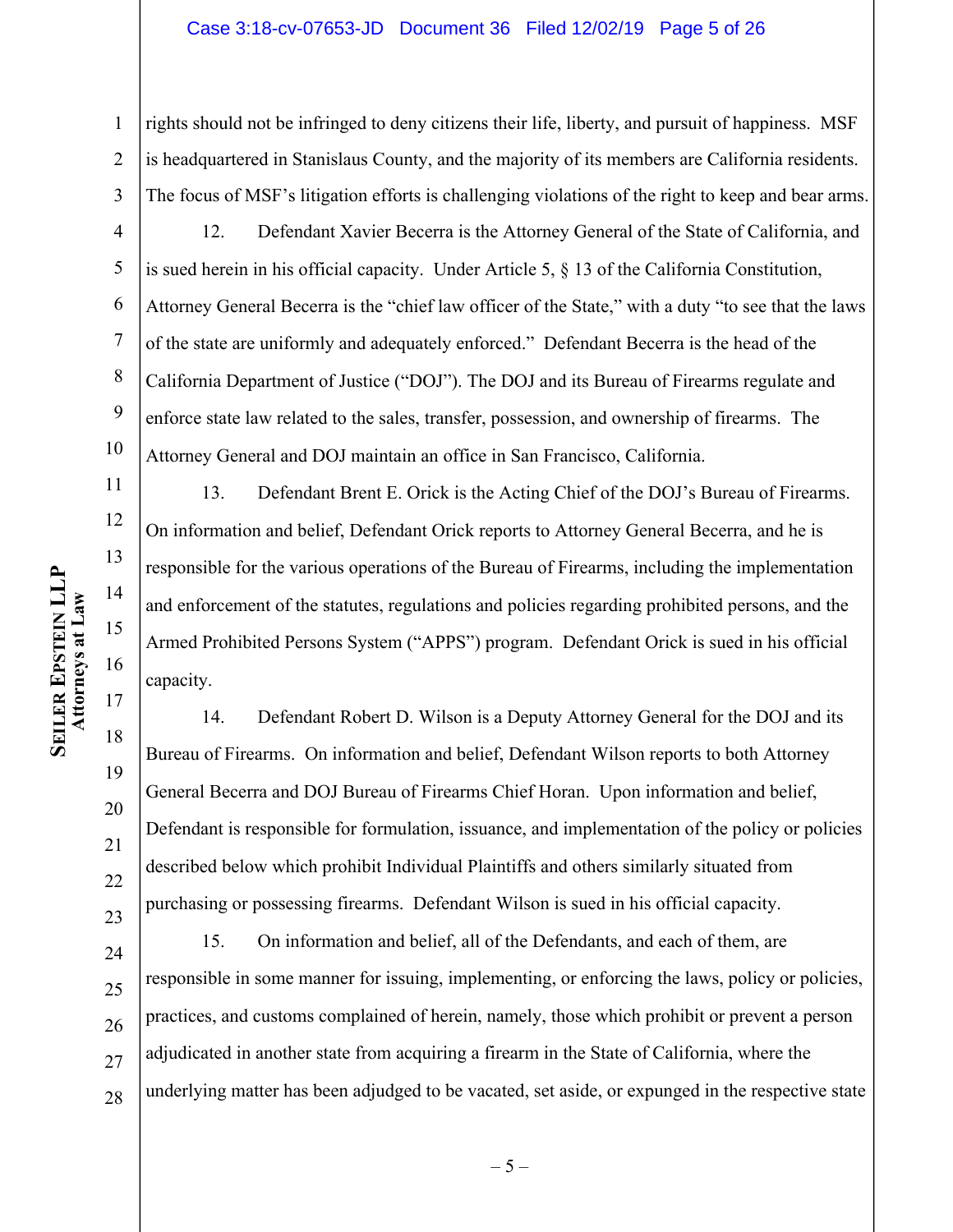1 2 having jurisdiction, and particularly where courts of other states have expressly restored firearm rights to the respective citizen.

3 4

5

6

7

8

9

10

11

12

13

14

15

16

17

18

19

20

21

#### **JURISDICTION AND VENUE**

16. This Court has jurisdiction over all claims for relief pursuant to 28 U.S.C. § 1331, as this action arises under the Constitution and laws of the United States. The Court also has jurisdiction under 28 U.S.C. § 1343(a)(3) and 42 U.S.C. § 1983, since plaintiffs seek to redress the deprivation, under color of the laws, statutes, ordinances, regulations, customs and usages of the State of California, by and through its officers named herein, the rights, privileges or immunity secured by the Constitution of the United States and by Acts of Congress providing for equal rights of citizens or of all persons within the jurisdiction of the United States. All Plaintiffs herein are seeking relief under the Declaratory Judgment Act, 28 U.S.C. §§ 2201-2202. To the extent that the court determines that Plaintiffs are asserting state law claims, this court has supplemental jurisdiction under 28 U.S.C. § 1367(a).

17. Venue is proper under 28 U.S.C. § 1391, as the venue rules of this State specifically would permit this action to be filed in San Francisco, since the Attorney General and California Department of Justice maintain an office within this Division; Cal. Code of Civ. Pro. § 401(1).

# **BACKGROUND AND FACTS COMMON TO ALL COUNTS** *Plaintiff Chad Linton*

18. Plaintiff Chad Linton is a life-long permanent resident of California, having been born and raised here.

25 26 27 28 19. On or about August 20, 1987, while young plaintiff Linton was enlisted and serving in the U.S. Navy, and stationed in the State of Washington, he made an error in judgment. While on a motorcycle, driving intoxicated, and hurrying back to his base at Whidbey Island Naval Air Station, traveling at a high rate of speed, he travelled past a Washington State

22 23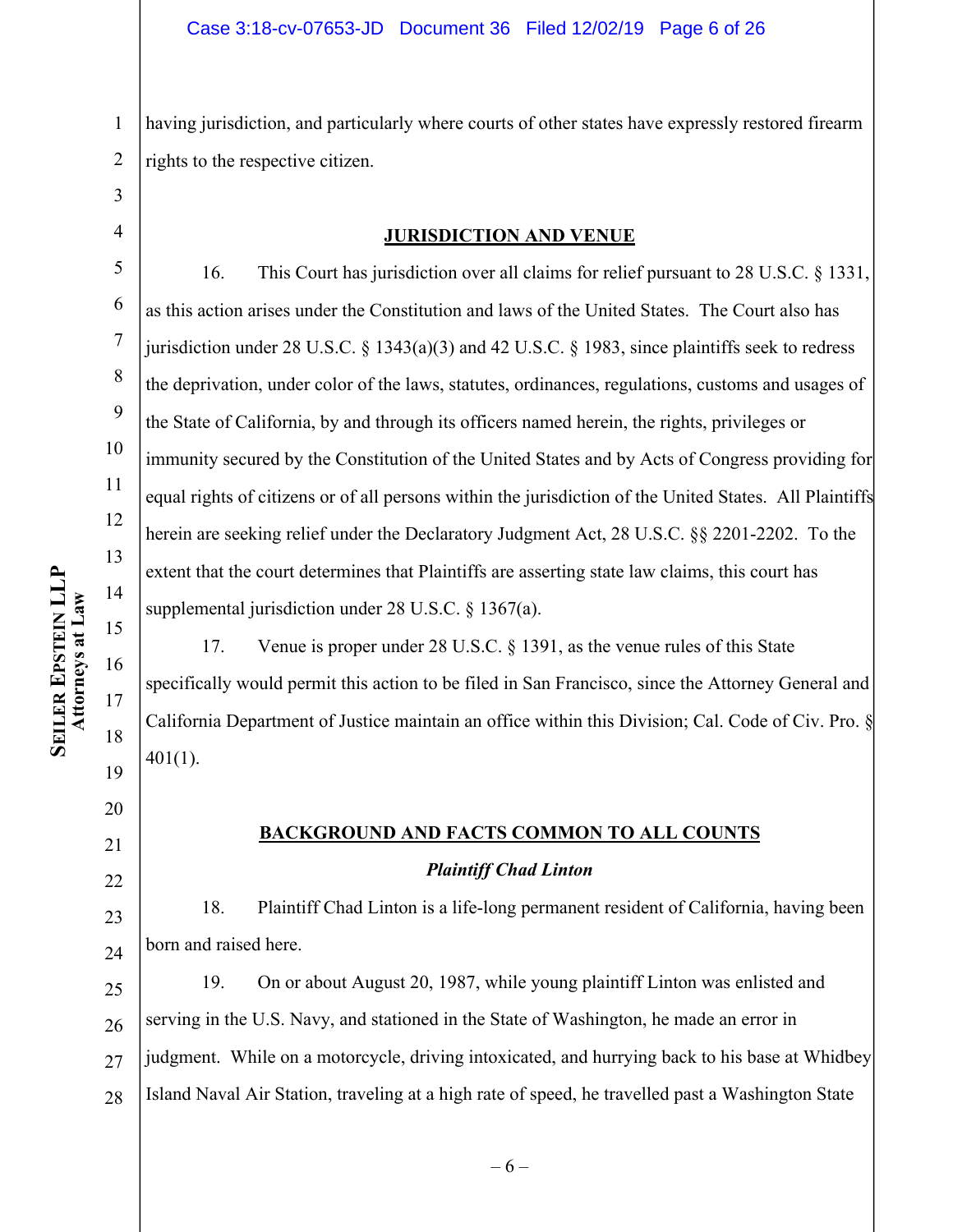#### Case 3:18-cv-07653-JD Document 36 Filed 12/02/19 Page 7 of 26

1 2 3 4 5 Police car. For a brief period of time, Plaintiff Linton considered whether he might be able to outrun and make it back to NAS Whidbey Island before the Washington State Patrol officer would be able to catch up to him, and he accelerated. However, after a few moments, Plaintiff Linton reconsidered that idea, pulled over to the side of the highway, and voluntarily allowed the state trooper to catch up to him. He was then arrested and did not resist in any way.

6 7 8 9 20. Plaintiff Linton was charged in Washington State, Island County Superior Court, with attempting to evade a police vehicle, a "Class C felony"  $\frac{1}{2}$  under section 46.61.024 of the Revised Code of Washington ("RCW"), and with driving under the influence, charged as a misdemeanor. He spent seven days in jail.

10 12 16 20 22 21. On or about December 29, 1987, Plaintiff Linton entered pleas of guilty to both Count I (Attempting to Evade a Pursuing Police Vehicle, RCW 46.61.024) and Count II (Driving While Intoxicated, RCW 46.61.502). Plaintiff Linton was sentenced to seven days in jail, with credit for all seven days served, as was required to complete community service, pay fines, and successfully complete all other terms of probation. At the time of his sentencing, the Washington State court judge, who was sympathetic to Plaintiff Linton, told him that he would not want to see his military career destroyed over the incident. He told Plaintiff Linton that if he successfully completed all terms of his probation, that the court would reduce the matter to a misdemeanor and have the matter discharged from his records. Plaintiff Linton had no reason to believe that this had not occurred. In fact, in 1988, Plaintiff Linton received a certificate of discharge, showing that he successfully completed his probation, and which included a statement that "the defendant's civil rights lost by operation of law upon conviction be HEREBY RESTORED."

23 24

25

26

11

13

14

15

17

18

19

<sup>22.</sup> After being discharged from the Navy, Plaintiff Linton moved back to California

<sup>27</sup> 28 <sup>1</sup>The State of Washington classifies three types of felonies, based upon the seriousness of the crime. RCW 9A.020.10. For offenses occurring after July 1, 1984, the maximum sentence for a Class C felony is confinement in a state correctional institution for a period of five years, or by a fine fixed at  $$10,000$ , or both. RCW 9A.020.21(1)(c).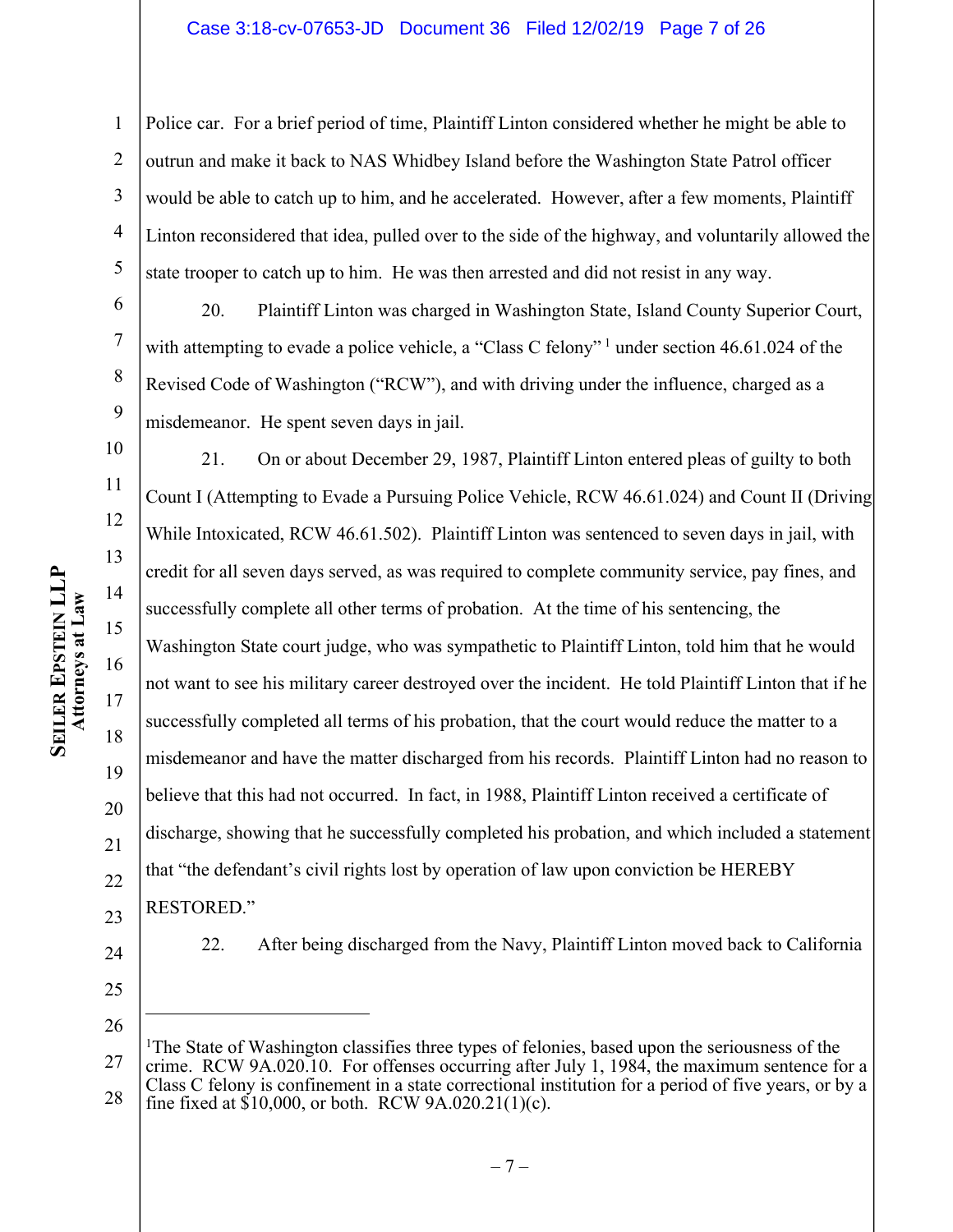#### Case 3:18-cv-07653-JD Document 36 Filed 12/02/19 Page 8 of 26

1 2 3 4 5 6 7 in 1988. Since moving back to California, Plaintiff Linton has undergone multiple background checks and fingerprint-based "Live Scan" database queries of law enforcement records, in connection with licensing, none of which revealed the presence of a felony conviction in another state. Plaintiff Linton also reasonably relied upon the statements made by the trial judge in Washington State, in believing that the attempted evading charge had been reduced to a nonprohibiting misdemeanor, and that the restoration of rights upon successful completion of probation entitled him to own firearms legally.

23. Since returning to California permanently, Plaintiff Linton has been and remains a law-abiding citizen, has married, and has raised a family. He has not been arrested, and would not otherwise be prohibited from owning firearms, under state or federal law. In fact, since moving back to California, he legally purchased and owned several firearms, having passed all necessary background checks that cross-referenced state and federal databases.

24. On or about December 26, 2015, Mr. Linton attempted to make a purchase of a handgun. Plaintiff was denied the purchase by the State of California – but not the federal government – and informed by the California DOJ that he was prohibited from taking possession of the handgun due to the existence of a prior felony, and specifically that the disqualifying offense was the Washington State matter dating back to 1987, which he believed had been reduced to a misdemeanor. Nevertheless, based upon the DOJ's denial of the firearm purchase, Plaintiff Linton hired an attorney in the State of Washington who, on Plaintiff's behalf, reopened the criminal proceedings, withdrew the guilty plea, and entered a not-guilty plea, which was entered retroactively.

23 24 25 26 27 28 25. Pursuant to Plaintiff Linton's efforts, on March 21, 2016, the Superior Court of the State of Washington, Island County, on Plaintiff's motion, issued its final Order on Motion Re: Vacating Record of Felony Conviction, a copy of which is attached as **Exhibit A**, in which the court specifically found that the offense for which plaintiff Linton was convicted was not a violent offense under Washington State law. Accordingly, the Superior Court granted the motion to vacate conviction records related to the underlying offense, set aside the guilty plea,

8

9

10

11

12

13

14

15

16

17

18

19

20

21

22

– 8 –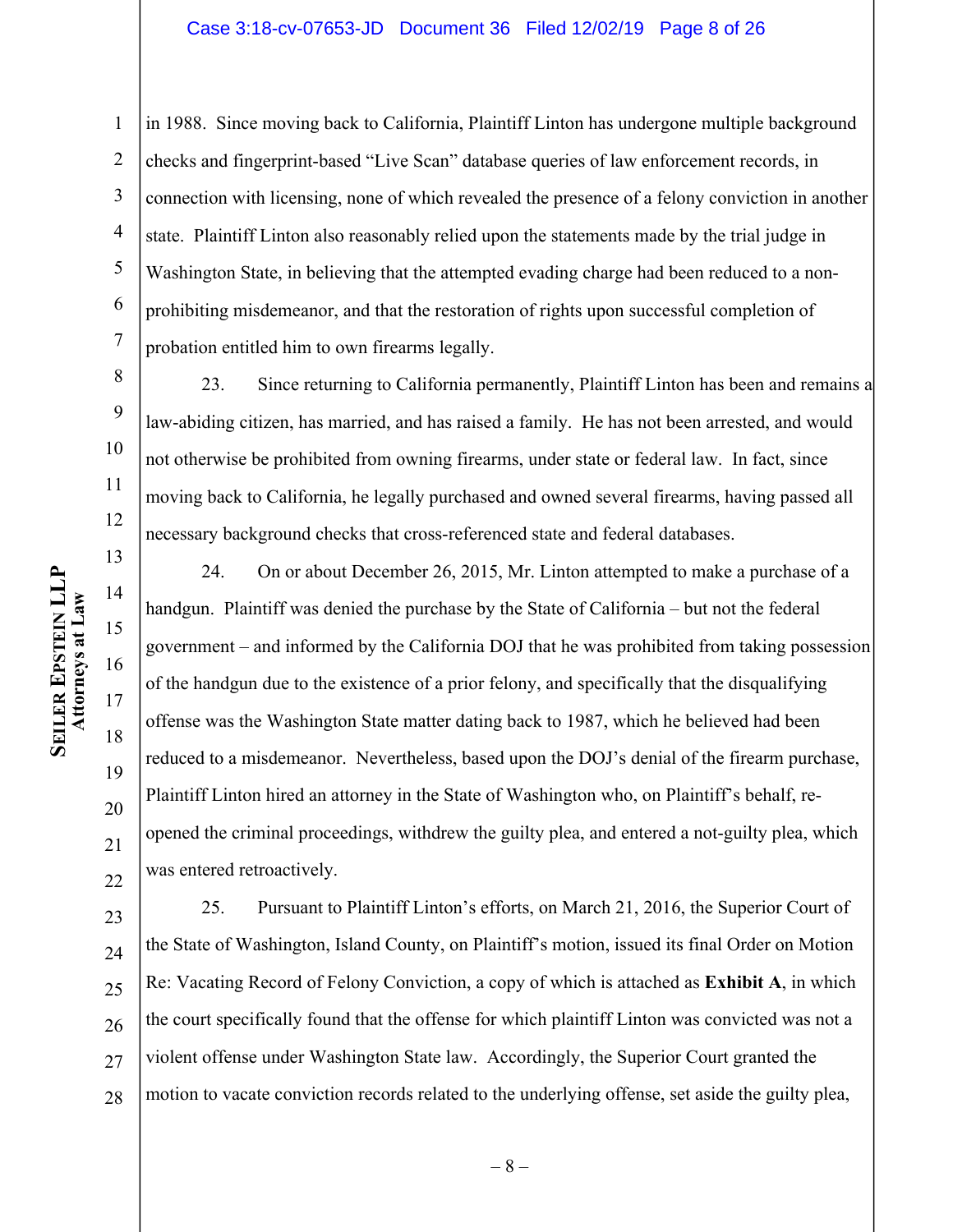1 2 and released plaintiff from all penalties and disabilities resulting from the offense. (Exhibit A, p. 2.)

3 4 5 6 7 8 9 10 26. On April 18, 2016, the Superior Court of the State of Washington, Island County, further issued, upon Plaintiff's petition, an Order Restoring Right to Possess Firearms pursuant to Revised Code of Washington (RCW) 9.41.040(4). A copy of this order is attached as **Exhibit B.** As part of that petition, and order, the court found that Plaintiff Linton was qualified, pursuant to RCW 9.41.040(4), to have the right to possess firearms restored to him, and accordingly, ordered "that Petitioner Chad Linton's civil rights and right to possess firearms are FULLY RESTORED pursuant to RCW 9.41.040(4)." (*Id*.) The court further ordered the Washington State Patrol to transmit a copy of its Order to the Federal Bureau of Investigation.

27. In addition, in order to determine whether he was prohibited from owing or purchasing firearms under the State of California's and Defendant DOJ's laws, policies, practices, and customs, on or about October 25, 2016, Plaintiff Linton voluntarily underwent a Personal Firearms Eligibility Check ("PFEC") pursuant to Cal. Pen. Code § 30105(a) to confirm his eligibility to purchase and/or possess a firearm. Based upon this check, the California DOJ's Bureau of Firearms informed him that Plaintiff was eligible both to possess and purchase firearms, based upon a search of California's records. The PFEC form indicated, however, that the actual purchase of a firearm would involve the search of a federal database by the DOJ. A copy of Plaintiff Linton's PFEC results, dated October 25, 2016, is attached hereto as **Exhibit C**.

21 22 23 24 25 26 27 28 28. Based upon the court orders from the State of Washington, and the PFEC results, on October 30, 2018, Plaintiff Linton attempted to purchase a rifle that was, and is, legal for a person to own and possess in California. Plaintiff Linton was once again denied his right to purchase the rifle. On or about November 7, 2016, the California DOJ informed Plaintiff Linton that he was ineligible to purchase or possess firearms pursuant to its review of state and/or federal records which purported to show that plaintiff was a "Felon: Any person who has been convicted of a felony under the laws of the United States, of the State of California, or of any other state, government, or country." A true and correct copy of the DOJ's letter denying

11

12

13

14

15

16

17

18

19

20

– 9 –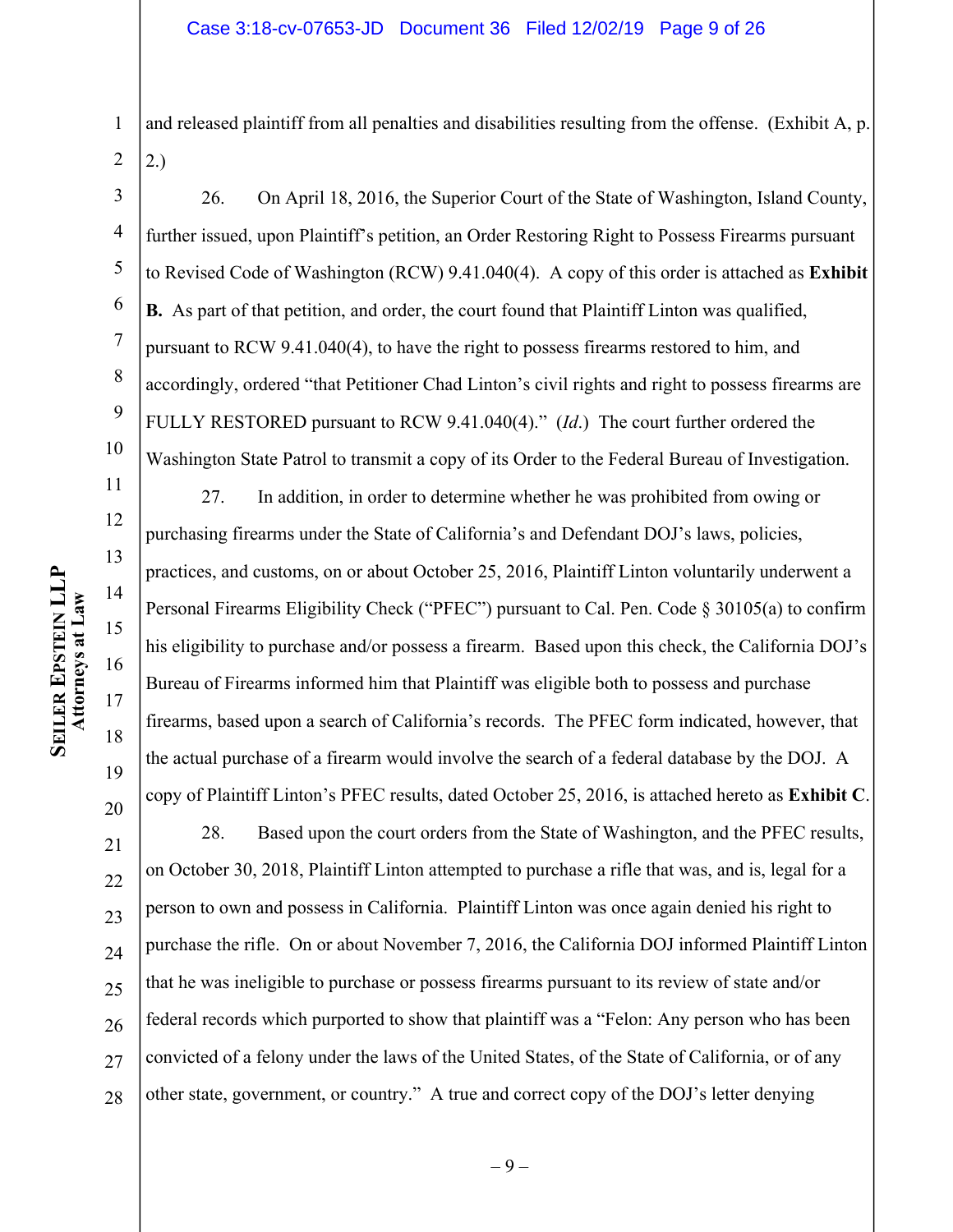#### Case 3:18-cv-07653-JD Document 36 Filed 12/02/19 Page 10 of 26

1 2 3 4 Plaintiff Linton the right to purchase a firearm is attached hereto as **Exhibit D**. However, the only felony conviction Plaintiff Linton had ever suffered was the Washington State conviction, which by that time had already been set aside, vacated, and for which his firearms rights specifically had been restored to him by the Washington court. (Exhibits A and B.)

5 6 7 8 29. After this firearm denial, Plaintiff Linton requested and underwent a "Live Scan" fingerprint-based background check request with the DOJ directly. On or about November 10, 2016, the results of that Live Scan were returned to him and showed the presence of no felony convictions.

30. In an effort to remedy the conflicts and access his rights, on or about February 2, 2017, Plaintiff Linton, through his attorney, Adam Richards, wrote the DOJ to contest its determination regarding his status as a prohibited person. In furtherance of this claim of inaccuracy and/or incompleteness, Plaintiff's counsel provided the DOJ with the Washington Court's Order vacating Plaintiff's felony conviction (Exhibit A), as well as the Order restoring his firearm rights (Exhibit B). A copy of Plaintiff Linton's counsel's letter to the DOJ dated February 2, 2017, is attached hereto as **Exhibit E**. The DOJ did not respond to this request and communication, at all.

18 19 20 21 22 23 24 25 26 31. Plaintiff's counsel Richards made a second request to the DOJ to correct Plaintiff Linton's record, on November 11, 2017. On or about January 30, 2018, in apparent response to attorney Richards's letter, the DOJ sent a letter to Plaintiff Linton directly, stating that "the entry in question cannot be found on your California criminal history record, therefore, no further investigation is required." A copy of the California DOJ's letter to Plaintiff Linton dated January 30, 2018, is attached as **Exhibit F**. In addition, on about March 6, 2018, the DOJ sent Plaintiff Linton an additional record stating that "as of the date of this letter, your fingerprints did not identify any criminal history maintained by the Bureau of Criminal Information and Analysis." A copy of the DOJ's letter dated March 6, 2018, is attached as **Exhibit G**.

27 28 32. Based upon the letters from the DOJ (Exhibits F and G) which appeared to be responsive to his attorney's letters, on March 20, 2018, Plaintiff Linton reasonably believed that

9

10

11

12

13

14

15

16

17

 $-10-$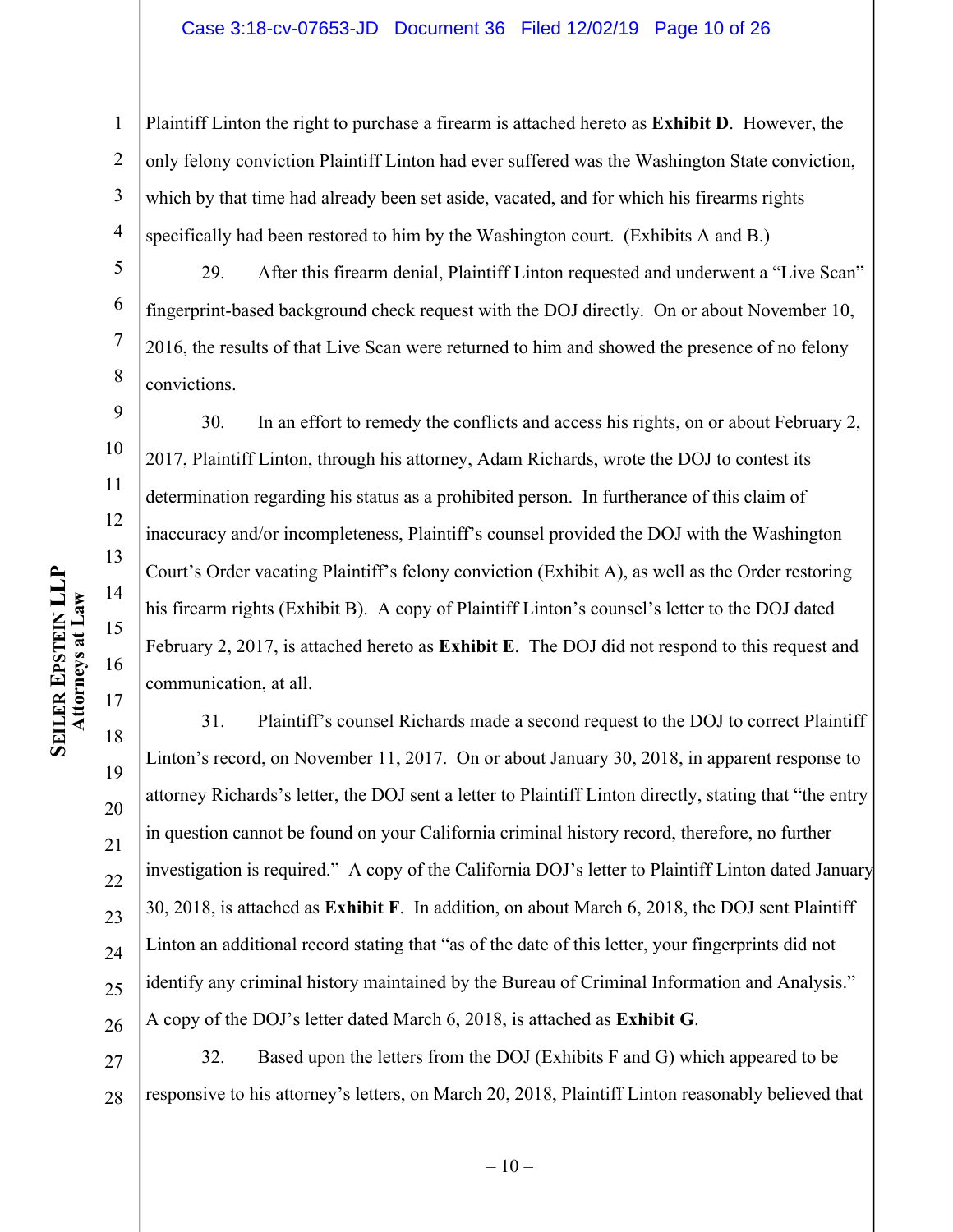#### Case 3:18-cv-07653-JD Document 36 Filed 12/02/19 Page 11 of 26

1 2 3 4 5 6 the confusion had been cleared up, that the DOJ's records had been corrected, and he then attempted to purchase a .357 revolver, for self-defense in the home. But Plaintiff Linton was again denied this purchase by the DOJ. On or about March 27, 2018, the DOJ sent Plaintiff Linton a letter stating that the attempted firearm purchase was denied due to the presence of a prior felony conviction—again, the only possible such matter being the now-vacated Washington matter.

7 8 10 11 12 13 16 20 22 33. On or about April 3, 2018, agents of the California Department of Justice, Bureau of Firearms, operating as a unit of their Armed Prohibited Persons System (APPS) enforcement program, came to Plaintiff Linton's home, and seized several firearms that Plaintiff Linton had acquired and owned throughout the years, including an antique, family-heirloom shotgun that was once owned by his grandfather. All of these firearms were acquired through legal purchases or transfers, through federally-licensed firearm dealers (FFLs), and pursuant to DOJ DROS ("Dealer's Record of Sale") background checks. Over the years, Plaintiff Linton had passed many other background checks, and Live Scan fingerprint-based checks in connection with professional licensing, none of which turned up the presence of any felony convictions, and in conjunction with the trial judge's statements at his sentencing in 1987, Plaintiff had reasonably believed that the matter had been reduced to a misdemeanor and vacated at the time of discharge. At the time of the DOJ's entry into Plaintiff's home and seizures, Plaintiff Linton's wife showed the DOJ agents the Washington State court orders that vacated the felony conviction, and restored Plaintiff his gun rights (Exhibits A and B). On information and belief, the DOJ agents sought approval from Defendant Deputy Attorney General Robert Wilson to return the firearms to Plaintiff, but Defendant Wilson denied this request.

24 25 26 27 28 34. On information and belief, after the DOJ agents left, there was a continuing debate within the DOJ as to whether Plaintiff Linton maintained prohibited status. On information and belief, one DOJ agent expressed the opinion that the "felony prohibition has been removed for the following subject," and that they "believe he is not prohibited due to the felony being vacated." Plaintiff Linton was shown a copy of this e-mail that appeared to indicate

9

14

15

17

18

19

21

23

– 11 –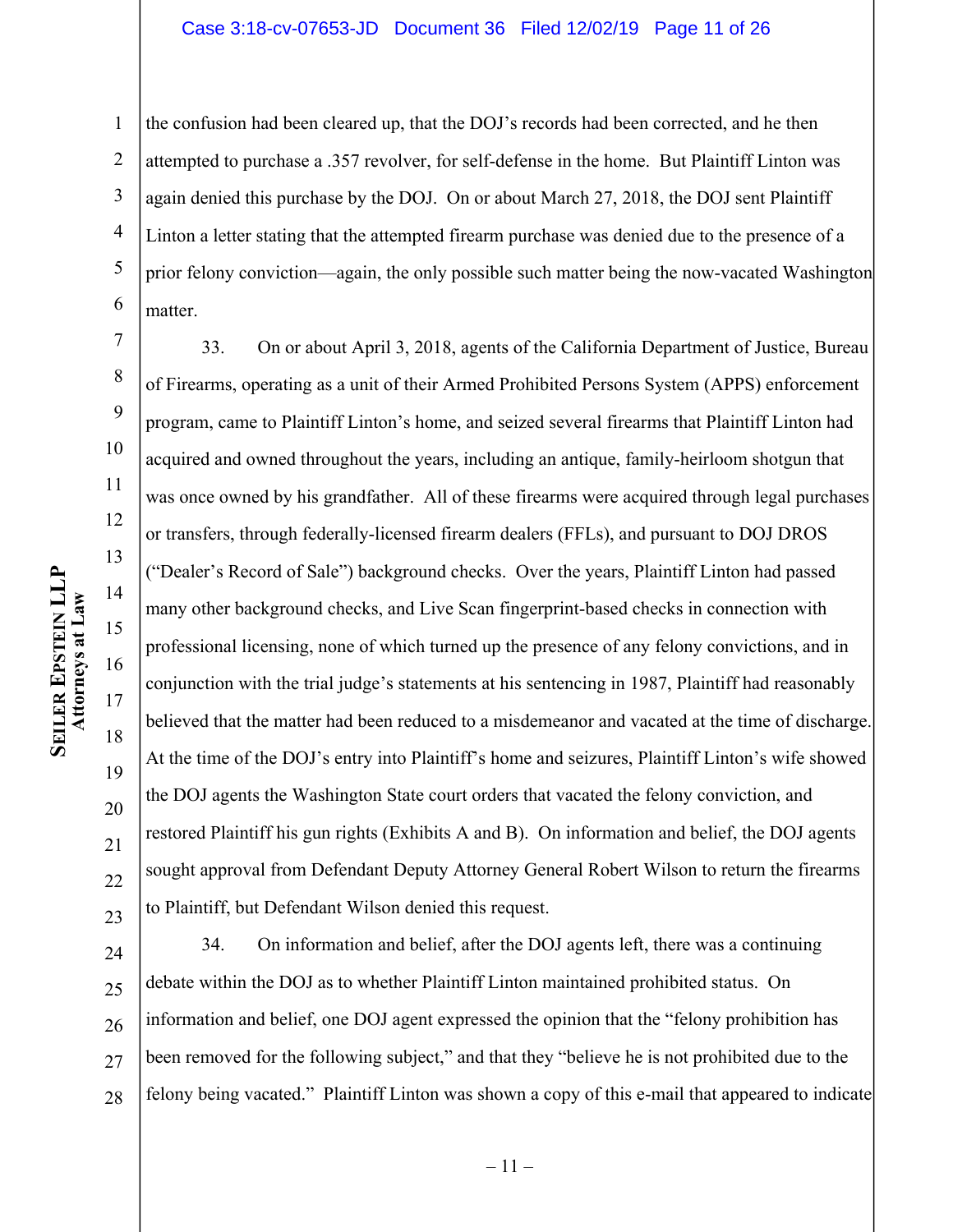#### Case 3:18-cv-07653-JD Document 36 Filed 12/02/19 Page 12 of 26

1 2 3 4 that the DOJ agents sided with Plaintiff Linton. Nevertheless, they were not permitted to restore to him the firearms that were taken. On information and belief, defendant Wilson, supervising or otherwise instructing the agents, considered the situation, and made the decision not to release the firearms to him.

35. In June 2018, Plaintiff Linton was supplied with the results of the FBI fingerprint search, which showed that the felony conviction from Washington State had been vacated, and that Plaintiff's firearms rights had been restored to him. In addition, on or about August 16, 2018, Plaintiff Linton underwent another PFEC to make sure, and the results once more likewise said that he was "eligible to purchase or possess firearms."

36. In order to test the DOJ's response, sometime in September 2018, Plaintiff Linton attempted to make a simple purchase of a .22 rifle from a local, California-licensed FFL. On or about September 7, 2018, the DOJ sent both Plaintiff Linton and the FFL notice that he was "prohibited" from owning firearms and refused to allow release of the .22 rifle to Plaintiff, thus once more denying Plaintiff Linton his fundamental rights.

37. On September 24, 2018, Plaintiff's counsel, Adam Richards, spoke with Defendant Wilson about this ongoing inability of DOJ to reconcile and correct its records with the (already-provided) records showing that the Washington State felony had been vacated and firearms rights were restored to Plaintiff. Plaintiff's counsel was surprised to hear Defendant Wilson express the policy that DOJ would continue to consider Plaintiff to be a "prohibited person" and barred from owing or acquiring firearms pursuant to Pen. Code § 29800, as a result of the vacated Washington State conviction (for which Plaintiff's firearms rights had been restored). Defendant Wilson acknowledged that the DOJ had received, but that it was expressly refusing to honor the Washington State Court's findings that Plaintiff's felony conviction had been vacated and that Plaintiff's firearms rights had been restored to him. During this phone call, Defendant Wilson stated that the only remedy that Plaintiff Linton had would be in the form of a pardon from the President of the United States. Defendant Wilson thus expressed the Defendants' policy that, notwithstanding the restoration of his firearm rights in Washington

5

6

7

8

9

10

11

12

13

14

15

16

17

18

19

20

21

22

23

24

25

26

27

28

 $-12-$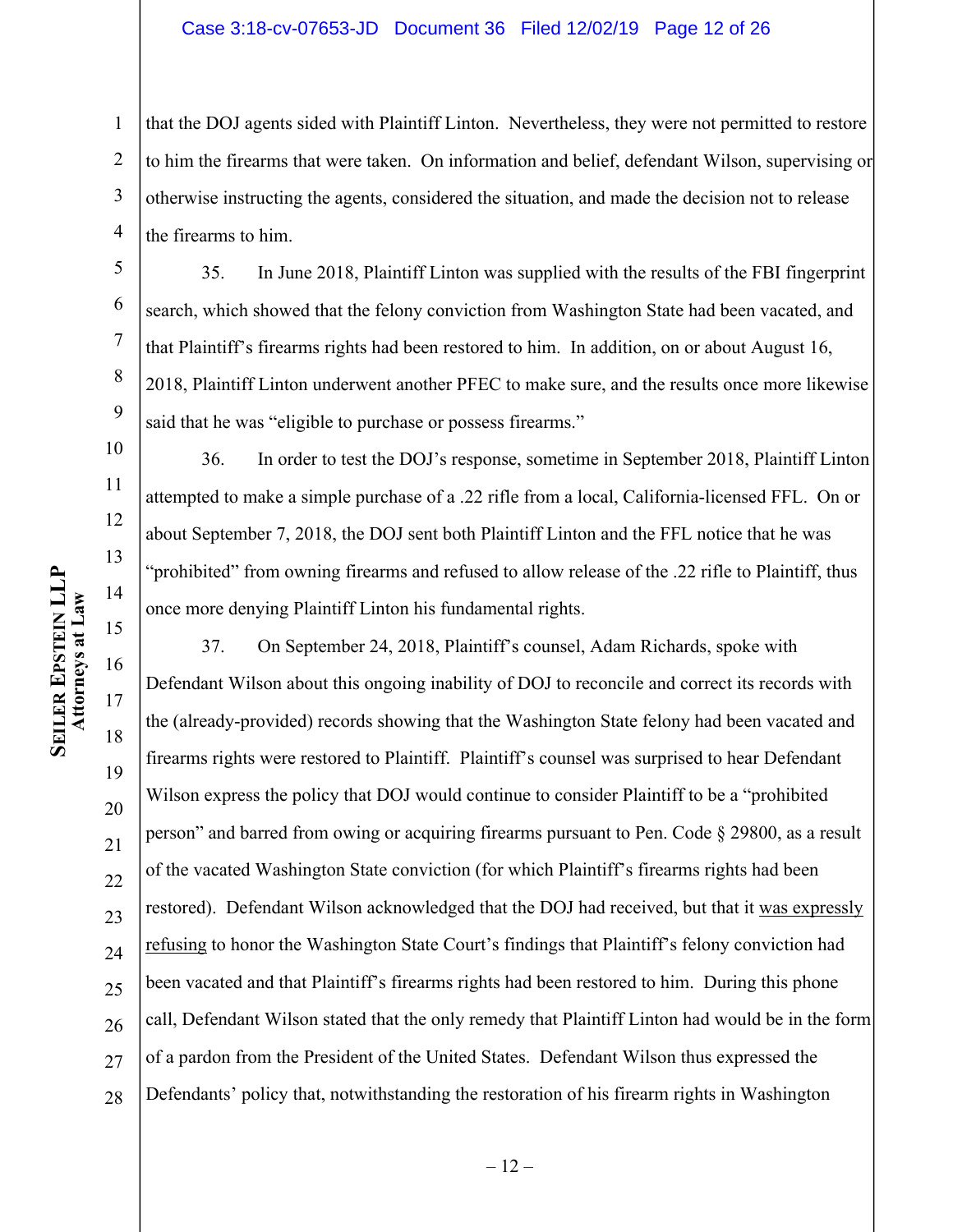1 State, according to the laws and DOJ's policies, practices, and customs, such order of a court in a

2 different state had no effect whatsoever and would not be honored here. A copy of Plaintiff

3 Linton's counsel's December 4, 2018 confirming letter to Defendant Robert D. Wilson is

4 attached as **Exhibit H**.

5 38. Defendants did not respond to the request of Plaintiff's counsel, or reverse their decision, or policy, within the time period requested or otherwise, and Plaintiff Linton is therefore forced to file this action to vindicate his rights.

## *Plaintiff Paul McKinley Stewart*

39. Plaintiff Paul McKinley Stewart has been a resident of the County of San Bernardino, California, for over 30 years. He was a resident of Riverside County for several years before that.

40. On June 6, 1976, when Plaintiff Stewart was 18 years old, he succumbed to a crime of opportunity while he was living in the State of Arizona. Seeing an unlocked telephone company truck in a commercial yard, Plaintiff Stewart hopped a fence, reached into the truck, and stole some lineman's tools. He was seen by someone and reported to the police. When the police went to his residence, Plaintiff Stewart gave up the tools and offered no resistance to his arrest.

20 21 22 23 24 25 26 27 41. On or about August 3, 1976, Plaintiff Stewart was found guilty of a first degree burglary, a felony, in the County of Yuma, Arizona. He was immediately sentenced to three years of probation, and the Court imposed a suspended sentence during the probation period. That court's sentencing order specifically stated: "If in all respects you obey this order at the end of three years, or sooner upon the recommendation of your probation officer the judgment of guilty as well as this order may be vacated ant the case dismissed. This action will restore to you all rights lost by this conviction except that notwithstanding such dismissal the conviction may be considered if you are again convicted of another offense."

42. On or about October 5, 1978, Plaintiff Stewart successfully completed his

6

7

8

9

10

11

12

13

14

15

16

17

18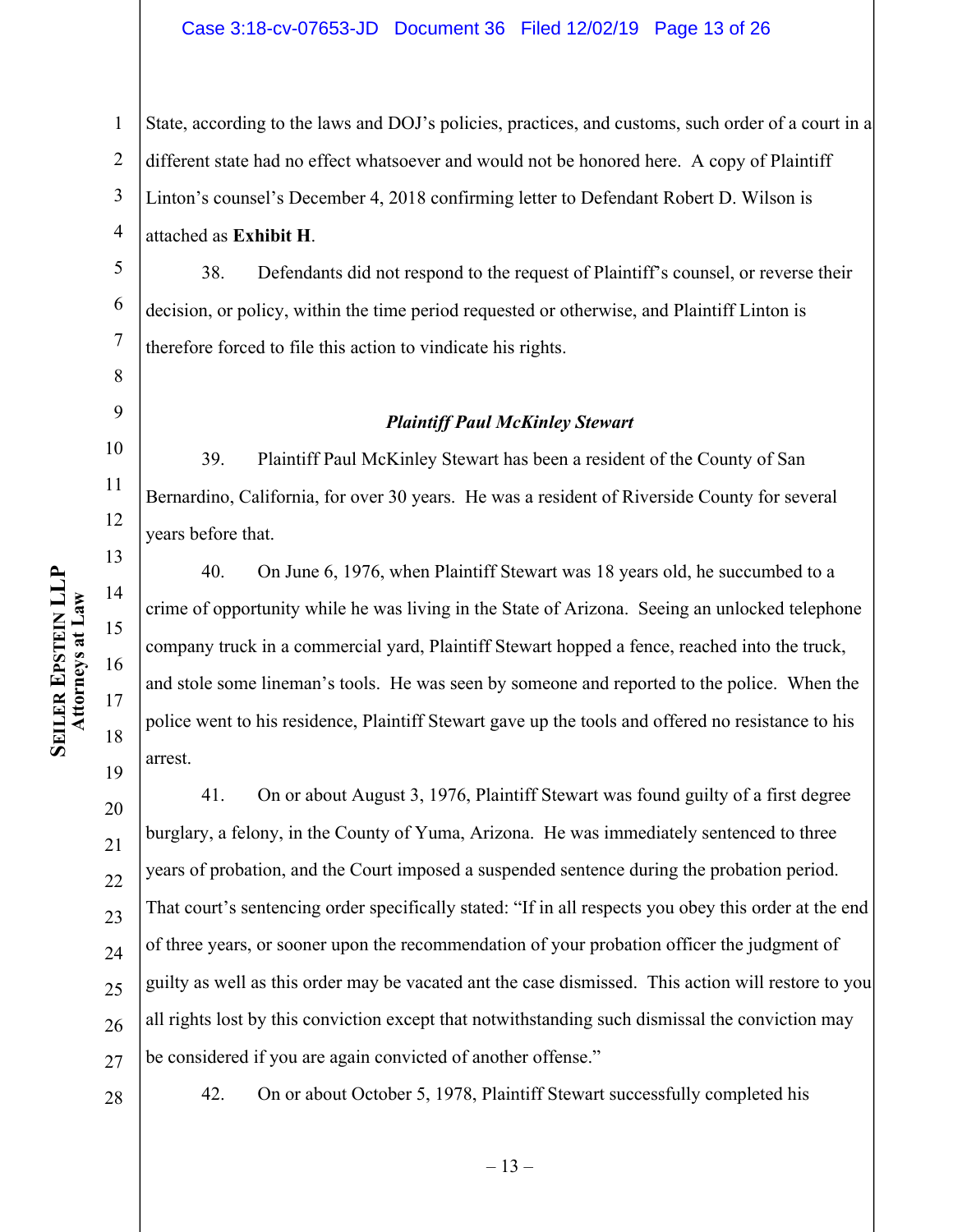#### Case 3:18-cv-07653-JD Document 36 Filed 12/02/19 Page 14 of 26

1 2 3 probation and believed the matter was dismissed. His belief was further enforced by a statement he had with his probation officer at the time, who told him that the felony conviction had been dismissed due to his successful completion of probation.

4 43. Since moving to San Bernardino County in or around 1988, Plaintiff Stewart has lived an honest life. He has married, raised a family, and is a father to two grown and successful children. He has remained steadily and gainfully employed.

44. On or about December 28, 2015, Plaintiff Stewart, believing he was not prohibited, attempted to purchase a pistol for self-defense in his home from a local gun dealer. With no reason to believe he was prohibited from doing so, Plaintiff Stweart also attempted to purchase additional firearms while waiting for DOJ's DROS clearance on the pistol purchase.

45. On or about January 1, 2014, the DOJ sent Plaintiff Stewart a letter regarding the attempted firearm purchase, informing him that his status was still "undetermined" and that the firearm purchase would be delayed. Eventually, Plaintiff Stewart was told he was disqualified from purchasing or possessing any firearms due to the presence of a prior felony conviction.

46. Plaintiff Stewart requested a Live Scan fingerprint-based background check for a copy of his criminal records. On or about March 28, 2016, Plaintiff Stewart received the results of the FBI criminal records check, which indicated the presence of a conviction in Arizona, but did not indicate whether it was classified as a felony or not. The FBI letter said that the matter was "undetermined" as to whether he was eligible to purchase or possess firearms.

24 47. On or about May 13, 2016, Plaintiff Stewart filed with the Superior Court of Yuma County, Arizona, an application to restore his civil rights, including his firearm rights, and to set aside his judgment of guilt. On or about August 11, 2016, that Court issued an order restoring his firearm rights, and specifically set aside the judgment of guilt. A copy of the Court's order of August 11, 2016, is attached as **Exhibit I**.

26 27 28 48. On or about February 2, 2018, the Arizona Department of Public Safety further sent Plaintiff Stewart additional documentation showing that the felony conviction had been set aside and that his records had been so corrected.

5

6

7

8

9

10

11

12

13

14

15

16

17

18

19

20

21

22

23

25

– 14 –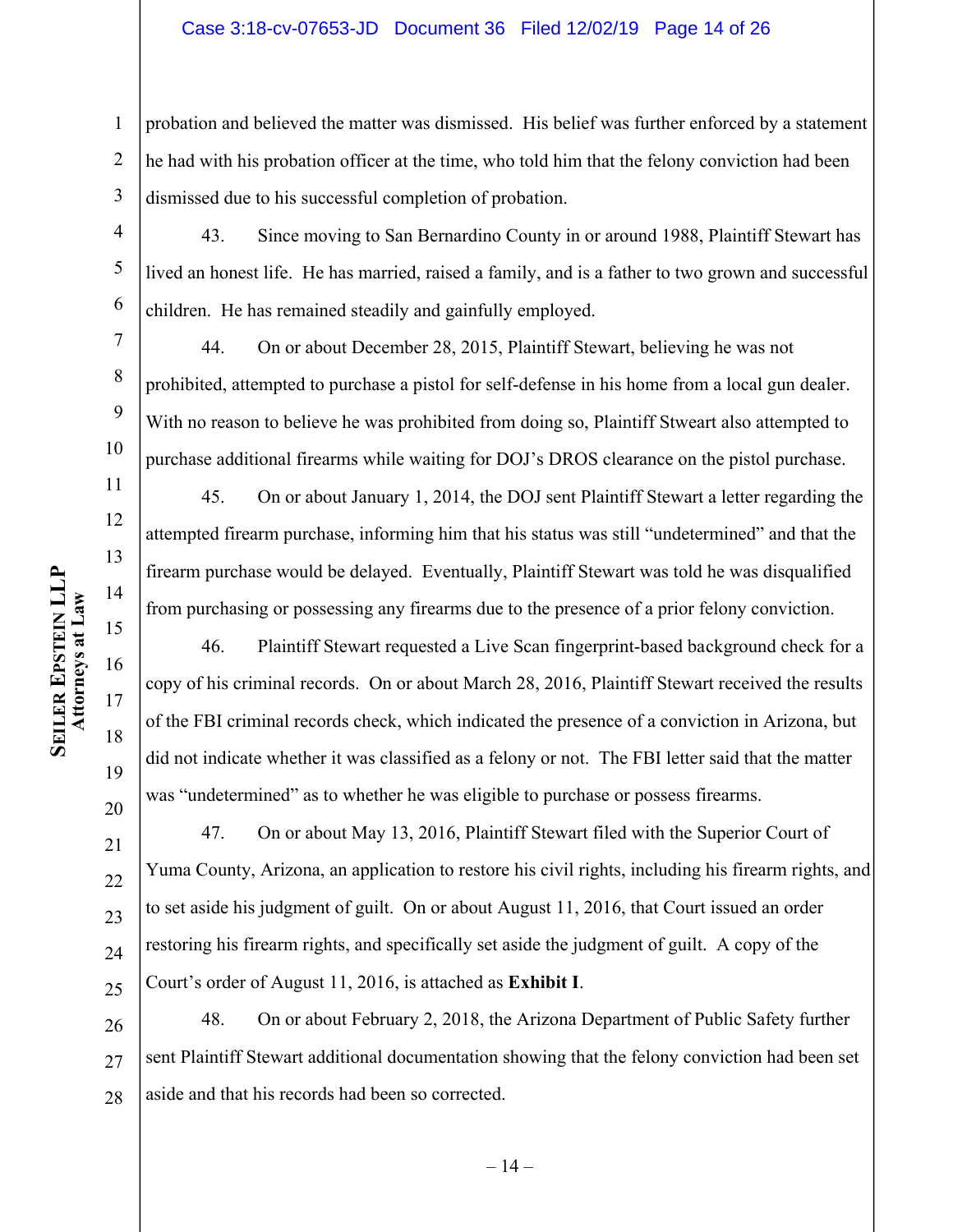#### Case 3:18-cv-07653-JD Document 36 Filed 12/02/19 Page 15 of 26

1 2 3 4 49. Following the Arizona Superior Court's order, and believing the matter would be automatically updated in any background search, on or about February 10, 2018, Plaintiff Stewart attempted to purchase a firearm from a local firearms store in Redlands, California. This firearm purchase was also denied by DOJ.

50. On or about February 27, 2018, the DOJ sent Plaintiff Stewart a letter indicating that his attempt to purchase a firearm had again been denied on the basis of a prior felony conviction. A copy of the DOJ's letter dated February 27, 2018, is attached as **Exhibit J**.

8 10 12 51. Subsequently, Plaintiff Stewart had several telephone conversations with the DOJ regarding the firearms denial. He was informed that the Arizona felony conviction disqualified him from exercising his right to purchase or possess firearms, notwithstanding the Arizona Court's order vacating the felony conviction, and restoring his firearm rights, about which he made the DOJ aware.

52. On information and belief, the same laws and policies, practices, and customs that were used to deny Plaintiff Linton his rights, in the face of valid court orders from other states that specifically (a) set aside, vacated or otherwise dismissed the felony convictions, and (b) restored the subjects' firearm rights, were determined to be of no application to the purchase of firearms in California, and operated to deny Plaintiff Stewart the same.

53. On information and belief, Defendants, and each of them, are responsible for issuing, implementing, and enforcing the laws, policies, practices, and customs that denied Plaintiff Stewart the right to purchase, possess, and keep a firearm in his home for self-defense.

#### *Plaintiff Kendall Jones*

24 25 26 27 28 54. Plaintiff Kendall Jones has been a resident of the County of Sacramento, California, for over 39 years. At all times while residing in California, plaintiff Jones has been a law-abiding citizen. In fact, plaintiff Jones successfully pursued and finished a career in law enforcement, having worked as a corrections officer for the California Department of Corrections from 1984-2014 before honorably retiring.

5

6

7

9

11

13

14

15

16

17

18

19

20

21

22

23

 $-15-$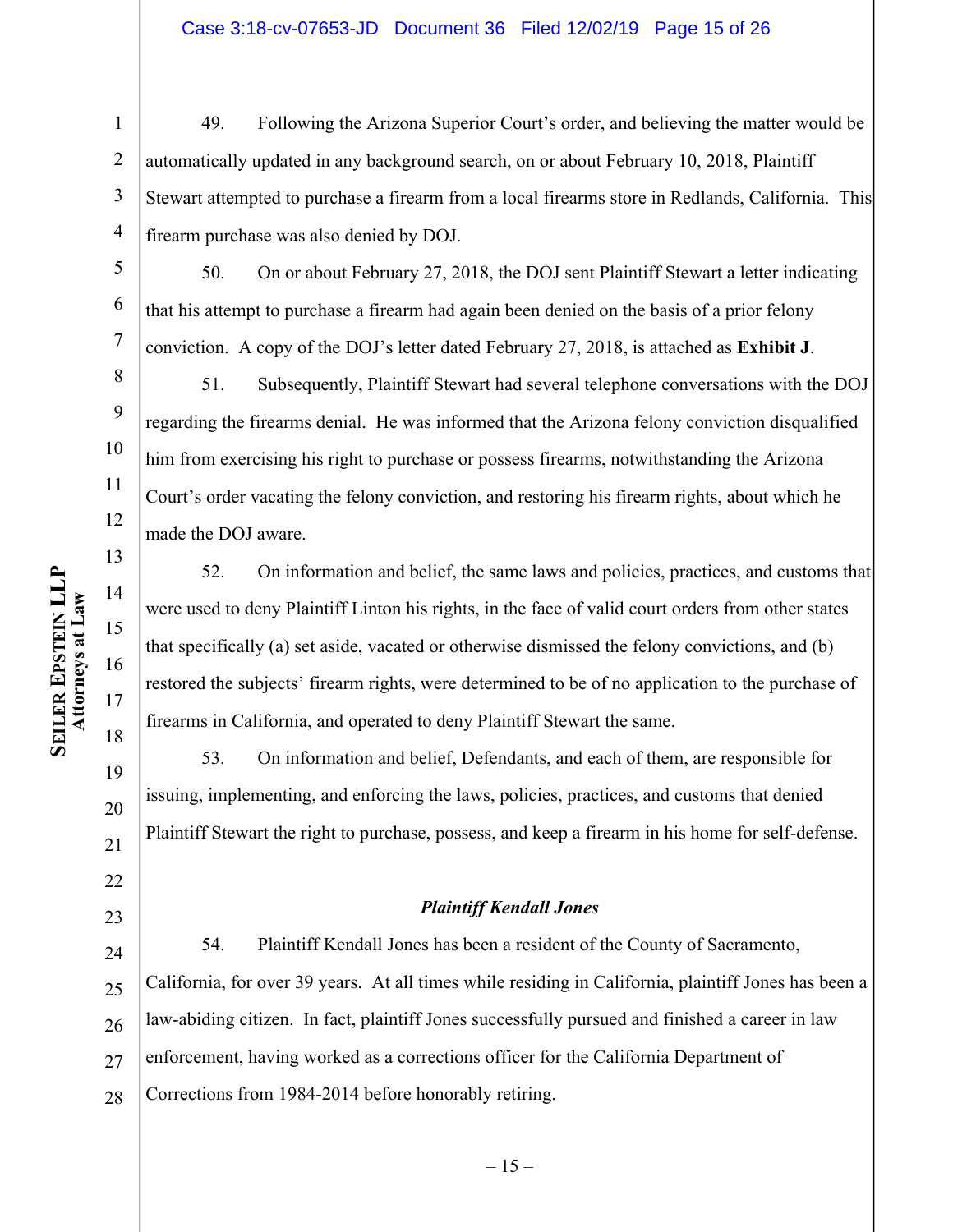#### Case 3:18-cv-07653-JD Document 36 Filed 12/02/19 Page 16 of 26

1 2 3 4 5 6 7 55. In 1980, while he was 19 years old, and a resident of the State of Texas, plaintiff Jones was arrested arising from an incident involving the alleged misuse of a credit card. On or about August 22, 1980, Plaintiff Jones was made an offer by the prosecution by which the charges would be set aside and dismissed, following a period of probation, if he were to plead guilty to a single charge of "credit card abuse," a third degree felony under Texas law and which involved no term of confinement. Plaintiff Jones accepted this deal, pled guilty to the charge as offered, and completed a three-year term of probation under community supervision.

8 9 10 11 12 13 14 15 16 17 18 19 20 21 56. Having successfully completed the term of Plaintiff Jones's community supervision probation, on or about August 22, 1983, the district court for the County of Harris, Texas, permitted Plaintiff Jones to withdraw his plea of guilty, set aside and dismiss the judgment of conviction. A true and correct certified copy of the Texas court's FULL TERMINATION ORDER OF THE COURT DISMISSING THE CAUSE in Plaintiff Jones's case is attached hereto as **Exhibit K**. See, Texas Code of Crim. Procedure art. 42.12 section 20(b) ("If the judge discharges the defendant under this section, the judge may set aside the verdict or permit the defendant to withdraw the defendant's plea, and shall dismiss the accusation, complaint, information or indictment against the defendant, *who shall thereafter be released from all penalties and disabilities resulting from the offense or crime of which the defendant has been convicted* or to which the defendant has pleaded guilty[]") (emphasis added). And by operation of this set-aside and dismissal, Plaintiff Jones is eligible to own and possess firearms under federal law. See, 18 U.S.C. § 921(a)(20).

22 23 24 25 26 27 57. Since that time, Plaintiff Jones moved to California and has successfully pursued a career in law enforcement with the State of California. During his career, plaintiff Jones necessarily and legally owned and possessed firearms, as a part of his profession, for personal protection, recreation and sport. Currently, Plaintiff Jones is an instructor in the use of force and firearm trainer as his chosen current profession, which necessarily requires him to own and possess firearms and to handle firearms and ammunition.

28

58. Plaintiff Jones received Peace Officers' Standards and Training (POST)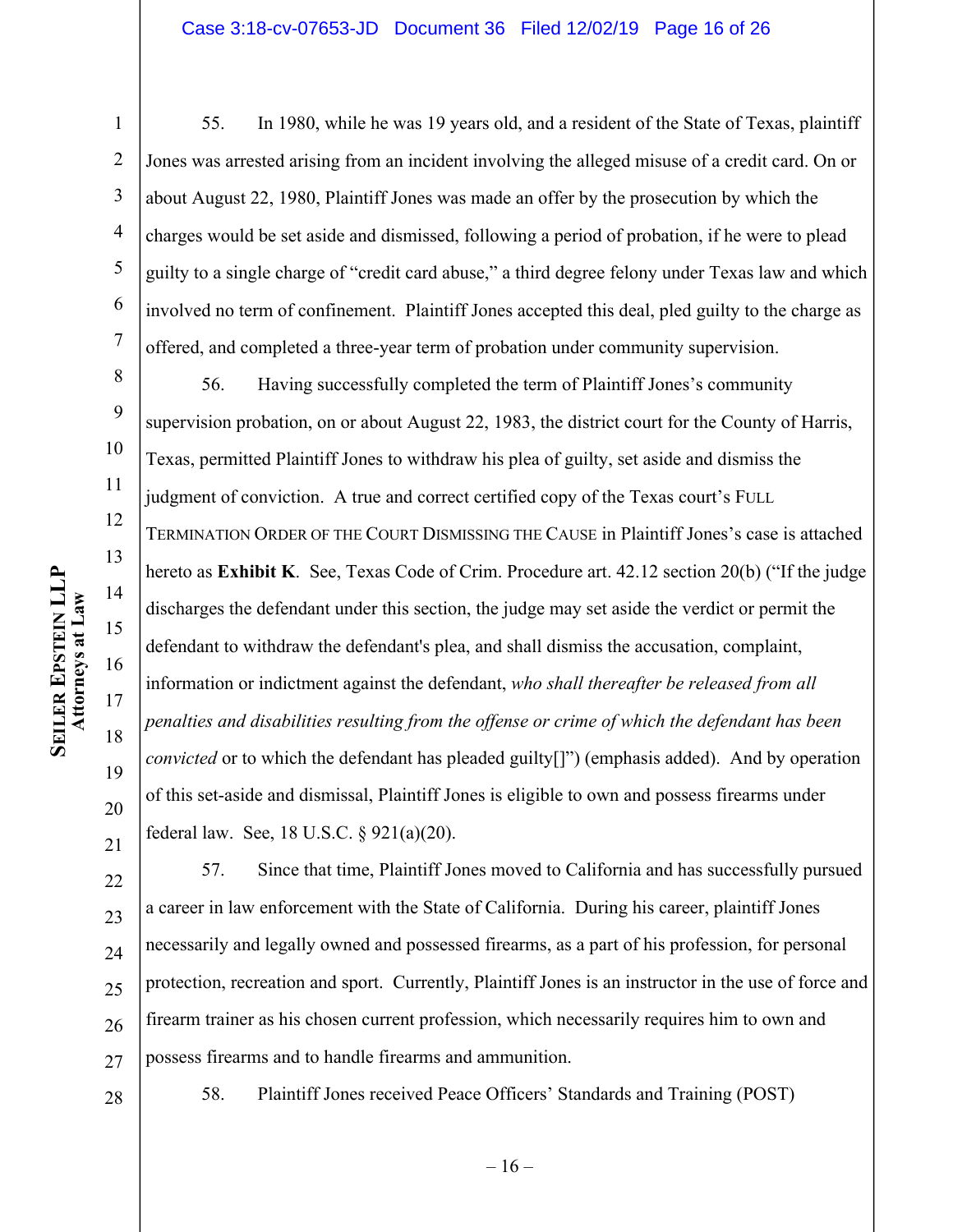#### Case 3:18-cv-07653-JD Document 36 Filed 12/02/19 Page 17 of 26

1 2 3 4 5 6 certification since 1997, and has continued in his new profession as a firearms, self-defense and use of force trainer for peace officers and other citizens. Plaintiff Jones has personally trained thousands of peace officers and private citizens in the proper use of handguns, rifles, shotguns, and less lethal options involving the use of force. Plaintiff Jones has received specialized training with handguns, rifles and shotguns, and has received NRA-training and proficiency as a part of his chosen, post-law enforcement profession.

59. Having successfully held Certificates of Eligibility ("COE") to own/possess firearms and/or ammunition under Cal. Penal Code § 26710, a necessary requirement to becoming or maintaining status as a certified firearm instructor under current DOJ policy. (See form BOF 037, available at:

11 12 https://oag.ca.gov/sites/all/files/agweb/pdfs/firearms/forms/bof\_037.pdf ("All applicants for Certified Instructor must have a valid Certificate of Eligibility (COE).")

60. In fact, at the current time, Plaintiff Jones is listed on the DOJ's website as one of its Certified Instructors eligible to provide training specified by Pen. Code  $\S 31635(b)$ . A true and correct excerpt from the DOJ's current list of instructors authorized to provide "Comparable Firearm Safety Training" which includes Plaintiff Jones is attached hereto as **Exhibit L**.

17 18 19 20 21 22 23 24 25 26 61. Sometime in 2018, Plaintiff Jones submitted his application to the California DOJ for renewal of his COE which he had held without incident since 2010. Sometime in or around February 2018, the DOJ informed Plaintiff Jones that the COE application was being delayed. Plaintiff Jones then initiated a record review request pursuant to Pen. Code § 11126 and 11 Cal. Code Regs. § 4040(b). On or about February 23, 2019, the DOJ Bureau of Firearms informed Plaintiff Jones that according to the Department's records, he was "not eligible to own, possess or have under [his] custody or control any firearm[,]" and denied Plaintiff a Certificate of Eligibility. A true and correct copy of the DOJ's letter of February 23, 2019 is attached hereto as **Exhibit M**.

27 28 62. On information and belief, the same laws and policies, practices, and customs that were used to deny Plaintiffs Linton and Stewart their rights, in the face of valid court orders from

7

8

9

10

13

14

15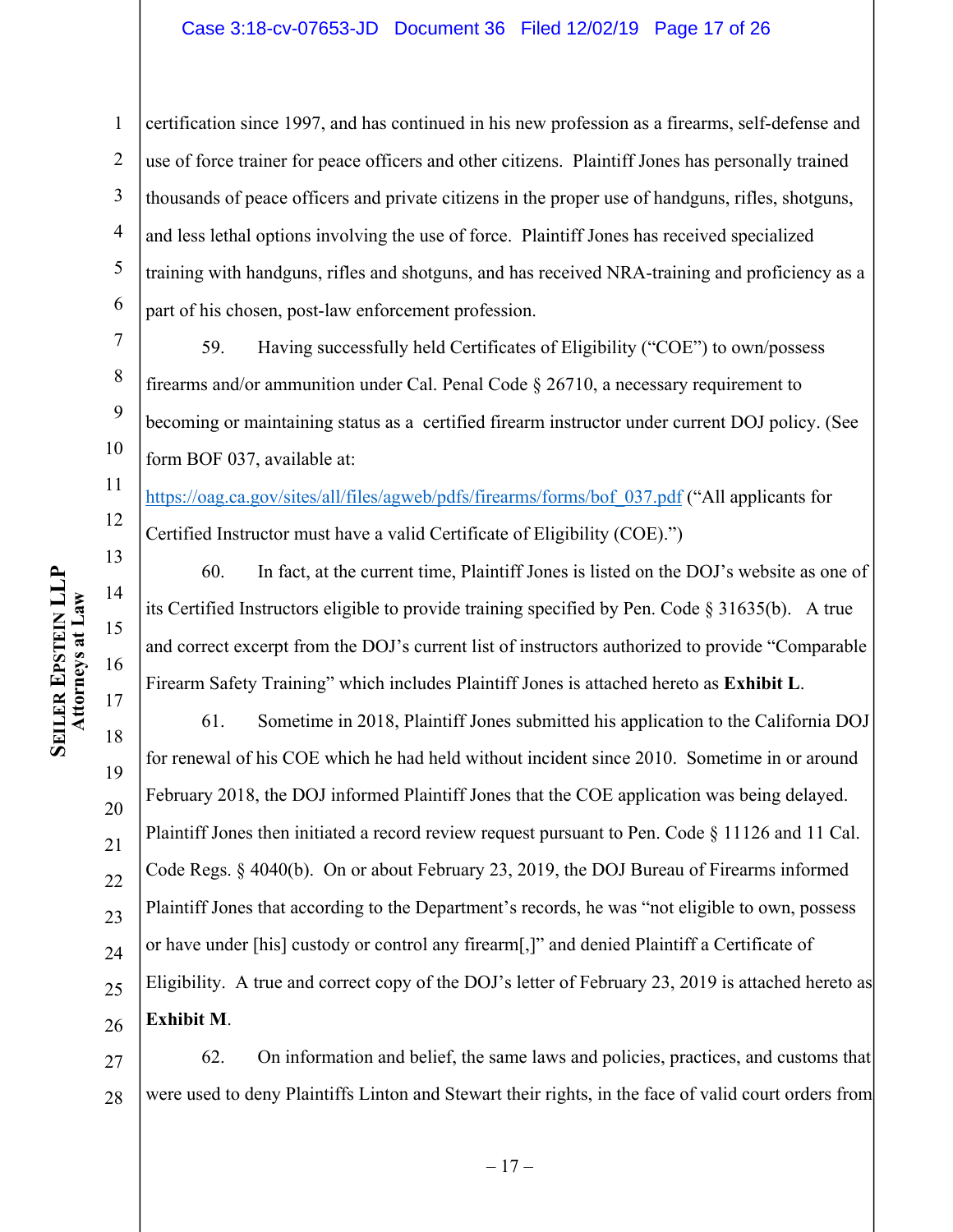#### Case 3:18-cv-07653-JD Document 36 Filed 12/02/19 Page 18 of 26

1 2 3 other states that specifically set aside, vacated or otherwise dismissed the felony convictions, and restored the subjects' firearm rights, were determined to be of no application to the purchase of firearms in California, and operated to deny Plaintiff Jones the same.

4 63. On information and belief, Defendants, and each of them, are responsible for issuing, implementing, and enforcing the laws, policies, practices, and customs that denied Plaintiff Jones the right to purchase, possess, and keep a firearm in his home for self-defense and for his chosen profession as a law enforcement and civilian firearms trainer.

8 10 12 13 64. Plaintiff Jones has suffered and is continuing to suffer irreparable injury as a result of the DOJ's determination, through policies issued and implemented by defendants, that Plaintiff is prohibited from owning, possessing or handling firearms and ammunition. After over thirty years of faithful service in a career in law enforcement, Plaintiff Jones is now unable to pursue his career as a firearms instructor and trainer as a result of the defendants' policies.

65. Furthermore, Plaintiff Jones reasonably fears arrest and prosecution as a result of defendants' policies and practices as they pertain to the Department of Justice's Armed Prohibited Persons (APPS) enforcement program. Armed agents of the California DOJ have been known to show up at the homes of persons of whom the DOJ became aware is on their "list" of allegedly prohibited persons, such as Plaintiff Linton above, to intimidate and coerce such persons into giving up important rights, including the right to keep and bear arms guaranteed by the United States Constitution. Furthermore, the California Department of Justice has been known to retaliate against citizens who exercise their right to petition the courts to restore their firearm rights by sending armed agents to their homes. See, e.g., *James v. Granger*, E.D. Cal. No. 1:13-cv-00983. Accordingly, both preliminary and permanent injunctive relief is appropriate.

- 25 26 66. As to all claims for relief set forth below, all Plaintiffs are seeking relief from all Defendants named herein.
- 27

//

28 //

**SEILER EPSTEIN LLP EPSTEIN LLP** Attorneys at Law **Attorneys at Law**

5

6

7

9

11

14

15

16

17

18

19

20

21

22

23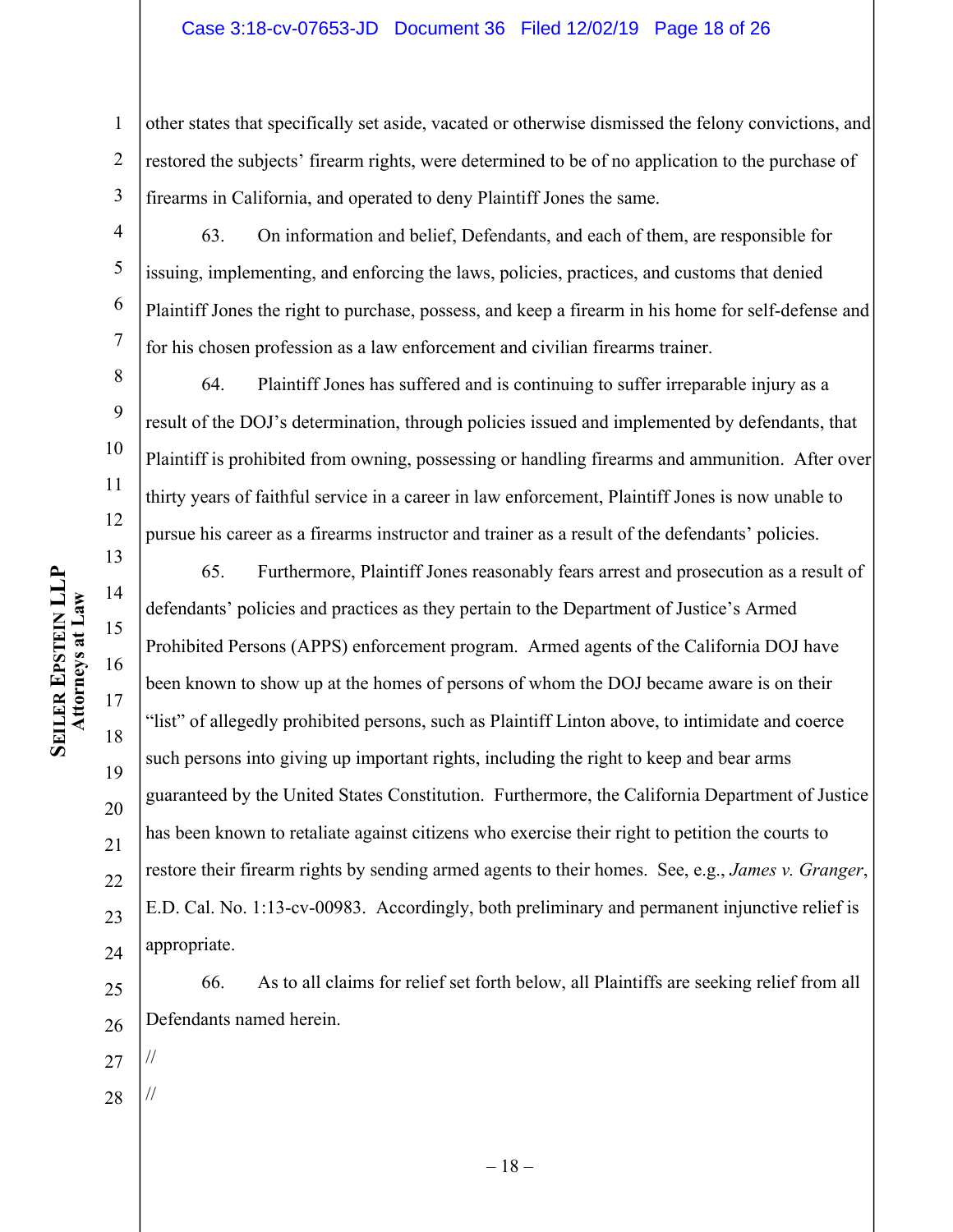### **CLAIMS FOR RELIEF**

#### **COUNT I: VIOLATION OF U.S. CONST., AMEND. II**

67. Plaintiffs incorporate by reference paragraphs 1 through 66 as if fully set forth herein.

68. The Second Amendment to the United States Constitution states, in pertinent part, that "the right of the people to keep and bear arms, shall not be infringed." The Second Amendment further "elevates above all other interests the right of law-abiding, responsible citizens to use arms in defense of hearth and home." *District of Columbia v. Heller*, 554 U.S. 570, 635 (2008).

69. As the Court subsequently held in *McDonald v. City of Chicago*, 561 U.S. 742, 130 S.Ct. 3020 (2010): "it is clear that the Framers and ratifiers of the Fourteenth Amendment counted the right to keep and bear arms among those *fundamental* rights necessary to our system of ordered liberty." 130 S.Ct. at 3043 (emphasis added).

70. Individual Plaintiffs are now responsible, law-abiding citizens with no history of violent behavior or conduct that would suggest that they pose any elevated threat or danger to others. The felony convictions that they were charged with, and found guilty of, were punishable by imprisonment, or by probation. Neither of the Individual Plaintiffs were sentenced to a term in prison, and all Individual Plaintiffs successfully completed the terms of their probation.

20 21 22 23 24 25 71. Individual Plaintiffs, now permanent residents of California, desire and intend to purchase, possess, and keep firearms for self-defense, and for the defense of their families, primarily self-defense within their homes. However, Individual Plaintiffs are prevented from purchasing, inheriting, obtaining and keeping firearms, for lawful purposes, on account of the laws of the State of California and Defendants' policies, practices, and customs described herein, that are being applied to them.

26 27 28 72. Defendants' policies that have been adopted, and are being enforced, which operate to deny these plaintiffs, and others similarly-situated to them, the ability or right to purchase, possess, and keep firearms within their home, and which are based upon the imposition

1

2

3

4

5

6

7

8

9

10

11

12

13

14

15

16

17

18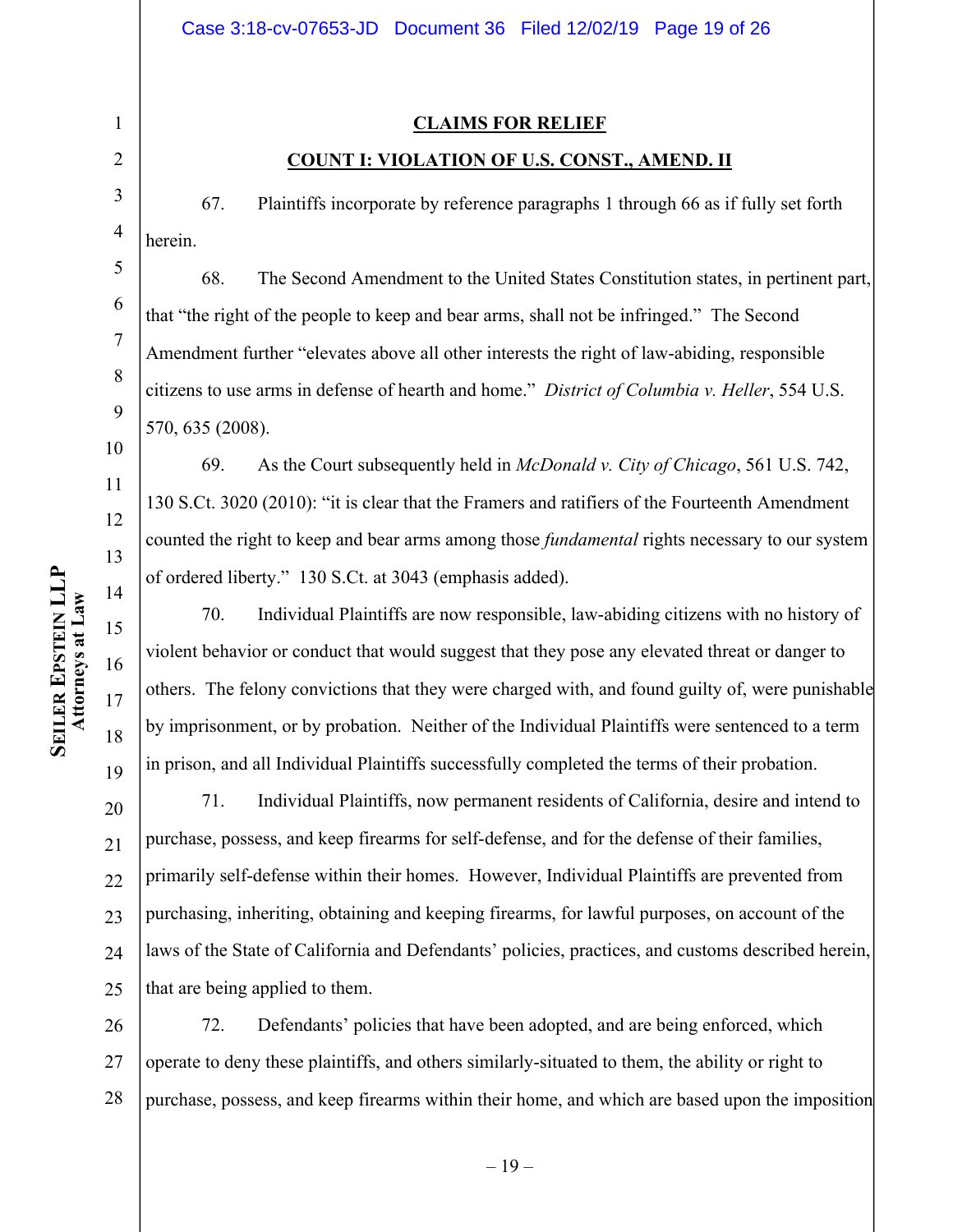#### Case 3:18-cv-07653-JD Document 36 Filed 12/02/19 Page 20 of 26

1 2 3 4 of non-violent felony convictions occurring in other states, notwithstanding that (a) those prior felony convictions were vacated, set aside, or were otherwise adjudged to have been exonerated by courts of those state, and (b) those other states specifically adjudged plaintiffs to be permitted a restoration of their firearm rights.

5 6 7 8 9 10 11 12 13 16 17 73. The crimes for which the Individual Plaintiffs had been convicted are all more than ten (10) years old, were for non-violent, lesser-classified felonies, and did not involve the use of force. The sentences imposed upon the plaintiffs were minor, and their convictions were eventually adjudged to have been vacated, expunged, or set aside under the laws of those states by a court of competent jurisdiction. Notwithstanding the non-violent nature of those convictions, and the subsequent restoration of plaintiffs' rights, the laws and Defendants' policies, practices, and customs described herein, as applied to Individual Plaintiffs, amount to a total and permanent deprivation of their fundamental, individual right to keep and bear arms and ammunition, as guaranteed by the Second Amendment, and are therefore an infringement upon those rights. The circumstances surrounding the Individual Plaintiffs' convictions are therefore and should be distinguishable from those persons that have been historically excluded from the right to keep and bear arms.

18 19 20 21 22 23 24 25 26 74. The State of California's laws and Defendants' policies cannot be justified, and therefore fail to satisfy any level or mode of scrutiny at all, let alone the heightened scrutiny that is required to deprive individuals of such fundamental rights, as established by the Supreme Court in *Heller*, 554 U.S. at 628, n. 27. The challenged laws and policies unquestionably burden conduct and activity protected by the Second Amendment, as they result in a complete prohibition of firearm possession, for any and all purposes, including self-defense within the home. This burden is severe because it completely eviscerates the right, or a core exercise of the right, with no actual means to restore those rights, absent – according to Defendants – a presidential pardon.

27 28 75. Defendants' policy of permanently depriving Individual Plaintiffs the right to keep and bear arms, under such circumstances, violates the Second Amendment. To the extent

14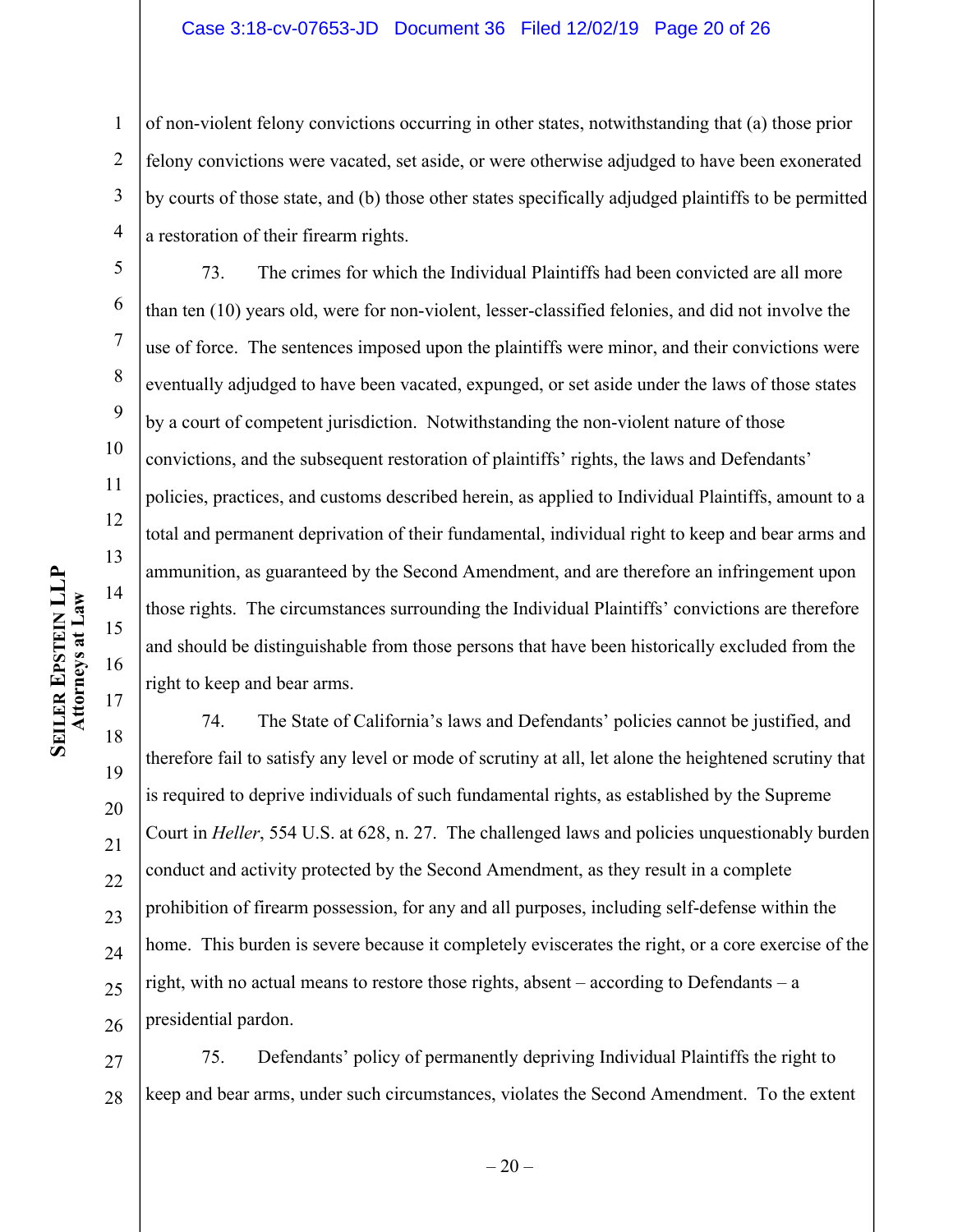1 2 3 4 that Cal. Pen. Code §§ 29800 (prohibiting possession of a firearm by a felon) and 30305 (prohibiting possession of ammunition by a felon) is applied to Individual Plaintiffs, and other members of the Organizational Plaintiffs and similarly-situated members of the public, it is unconstitutional.

WHEREFORE, Plaintiffs seek declaratory and injunctive relief as set forth below.

# 6

5

7 8

## **COUNT II: VIOLATION OF U.S. CONST., Art . IV § 1 Full Faith and Credit Clause**

9 10 76. Plaintiffs incorporate by reference paragraphs 1 through 75 as if fully set forth herein.

11 12 13 14 15 16 17 18 77. Article IV, section 1 of the United States Constitution provides that "Full Faith and Credit shall be given in each State to the public Acts, Records, and judicial Proceedings of every other State." "That Clause requires each State to recognize and give effect to valid judgments rendered by the courts of its sister States." *V.L. v. E.L.*, 136 S. Ct. 1017, 1020 (2016). The purpose of this Clause is "to alter the status of the several states as independent foreign sovereignties, each free to ignore obligations created under the laws or by the judicial proceedings of the others, and to make them integral parts of a single nation." *Id.* (citing *Milwaukee County v. M.E. White Co.*, 296 U.S. 268, 277, 56 S.Ct. 229 (1935)).

78. The Full Faith and Credit Clause, and its enabling statute (28 U.S.C. § 1738) create a rule of preclusive effect of final, binding adjudications from one state court in another court. "A final judgment in one State, if rendered by a court with adjudicatory authority over the subject matter and persons governed by the judgment, qualifies for recognition throughout the land." *Baker by Thomas v. General Motors Corp.*, 522 U.S. 222, 233, 118 S.Ct. 657, 664 (1998)

79. Moreover, there is no "roving public policy exception" to the full faith and credit due judgments, and the Full Faith and Credit Clause orders submission, even to the hostile policies reflected in the judgment of another state. *Baker*, 522 U.S. at 233.

80. Defendants' policies, which amount to a refusal to honor the expungements, set-

# **SEILER EPSTEIN LLP EPSTEIN LLP** Attorneys at Law **Attorneys at Law**

19

20

21

22

23

24

25

26

27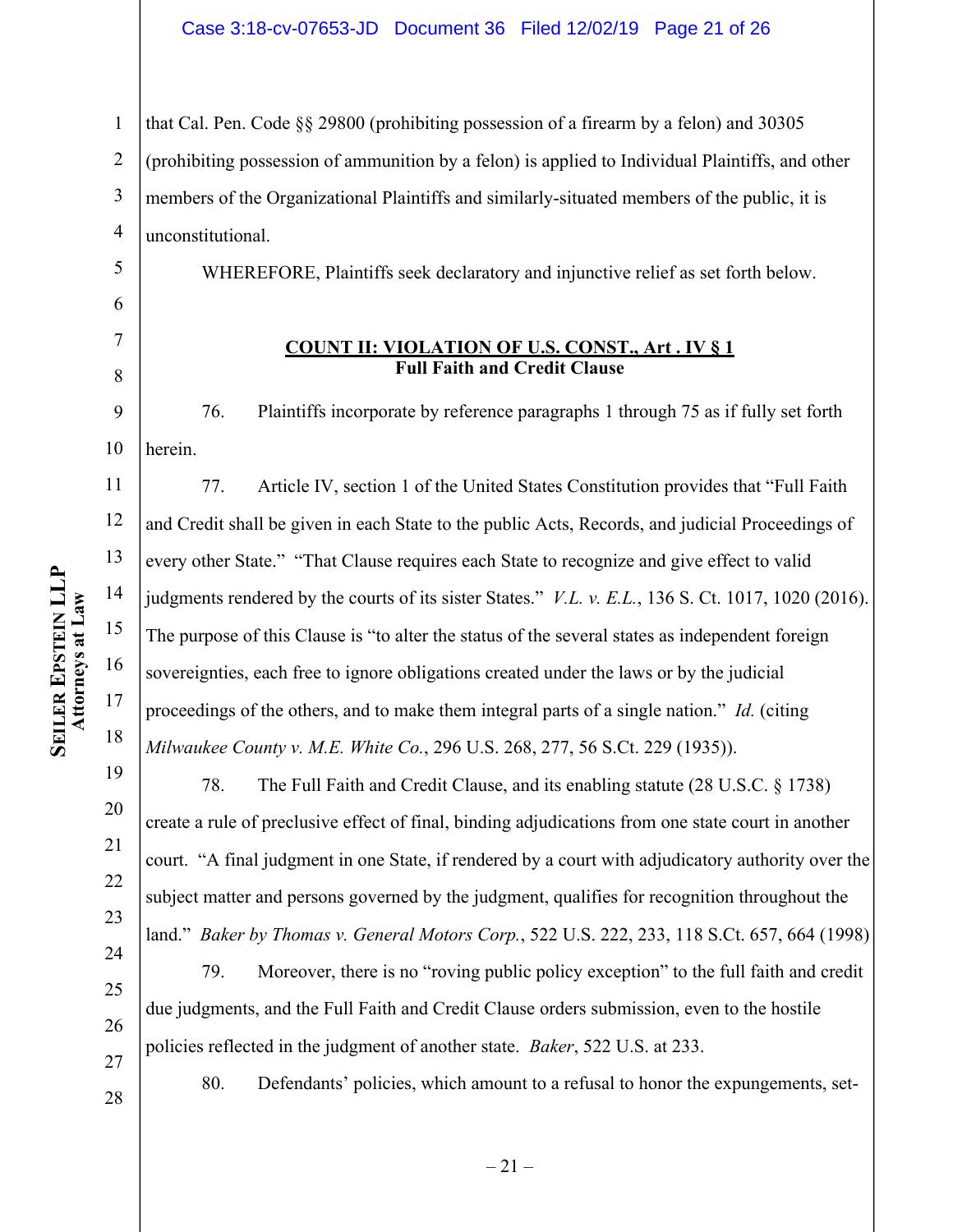#### Case 3:18-cv-07653-JD Document 36 Filed 12/02/19 Page 22 of 26

1 2 3 4 5 aside, and/or vacation of felony convictions in other states, and their refusal to honor the restoration of firearm rights expressly adjudicated by the courts of the other states, and their refusal to restore firearm rights to such individuals, including the Individual Plaintiffs herein, violate the Constitution's Full Faith and Credit Clause, and its enabling statute, 28 U.S.C. § 1738.

WHEREFORE, Plaintiffs seek declaratory and injunctive relief as set forth below.

#### **COUNT III: VIOLATION OF U.S. CONST., Art . IV § 2; Amend. XIV, § 1 Privileges and Immunities Clause (Against All Defendants)**

81. Plaintiffs incorporate by reference paragraphs 1 through 80 as if fully set forth herein.

13 14 15 16 17 18 19 20 21 22 23 82. The State of California honors and permits a process by which persons convicted of certain, less serious felony offenses within this state may have their firearms rights reinstated. Specifically, this process generally allows certain persons convicted of qualifying offenses, namely, certain "wobbler" offenses [i.e., offenses that can be charged either as a felony or a misdemeanor] that did not involve the use of a dangerous weapon, or for which the person was not sentenced to a term in state prison, to apply for reduction of a felony "wobbler" to a misdemeanor, pursuant to Cal. Penal Code § 17(b). Furthermore, under such circumstances, a person convicted of a felony in California may also seek and obtain expungement of a criminal record under Pen. Code § 1203.4. An application for a reduction of a felony conviction to a misdemeanor may be made and granted at any time, even after the sentence was served or probation completed.

24 25 26 27 83. By virtue of a post-conviction reduction of a felony to a misdemeanor utilizing Pen. Code § 17(b), many if not most felony offenses so reduced may also result in a restoration of civil rights, including the right to possess and obtain firearms by those previously convicted in California courts and prohibited from purchasing or possessing firearms.

28

84. Defendants' policies, practices, and customs are to honor the reduction of certain

6

7

8

9

10

11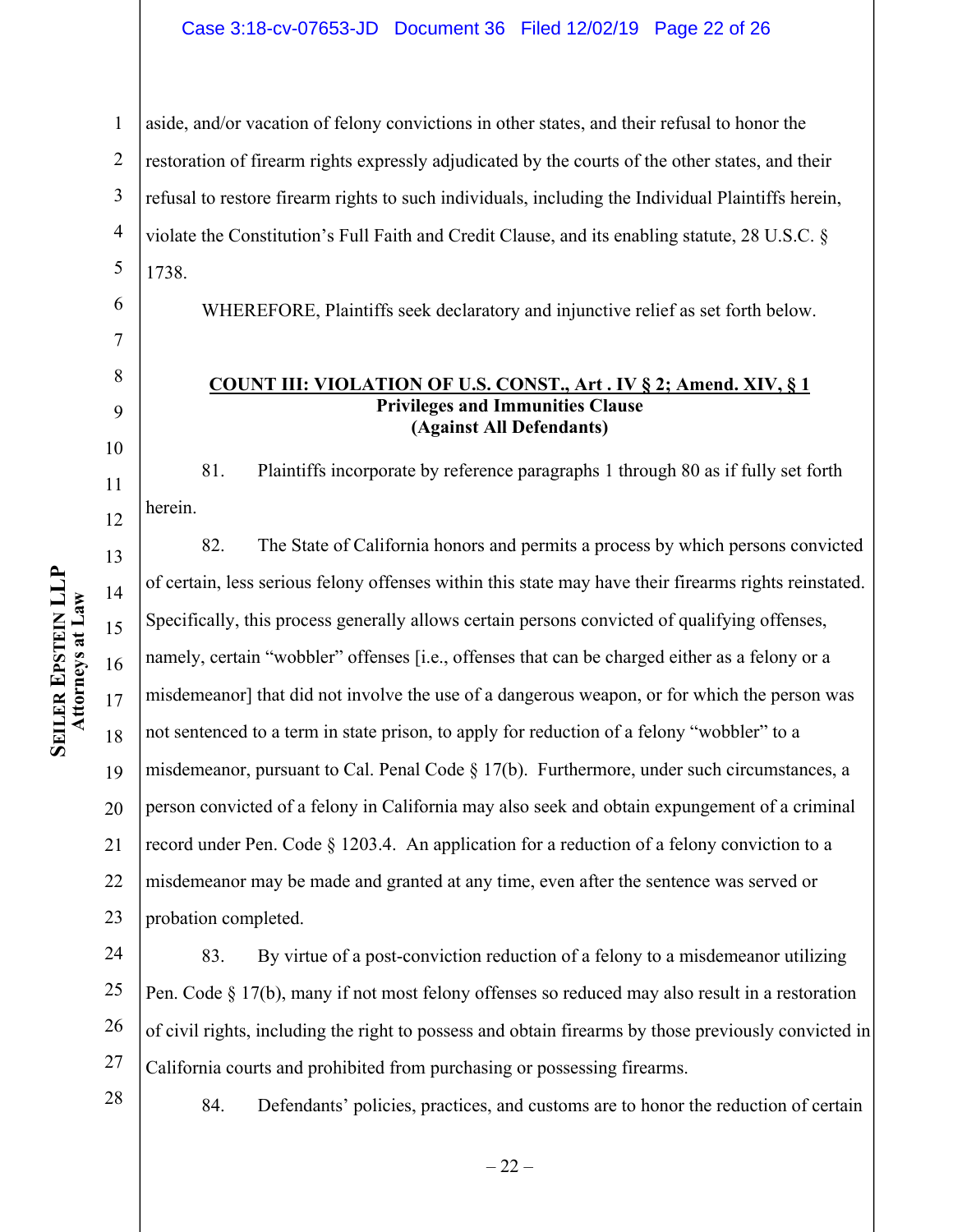1 2 3 4 5 6 7 8 9 qualifying offenses committed in California, where a reduction to a misdemeanor has been adjudged by a Superior Court within this state, pursuant to Pen. Code  $\S 17(b)$ . Under such circumstances, the California Department of Justice, and its Bureau of Firearms, which administers firearm purchase and transfer applications within this State, will not prevent a person previously convicted of a felony wobbler from obtaining and keeping firearms for lawful purposes, including self-defense, if such offense is reduced to a misdemeanor, post-conviction, pursuant to Pen. Code § 17(b), and if the offense otherwise qualifies. Otherwise, a person convicted of a felony *in any jurisdiction* cannot own, purchase, receive, or have in his or her possession, custody or control any firearm. Pen. Code § 29800.

10 11 12 13 14 15 16 17 18 19 20 21 22 85. However, the State of California will only honor the reduction of these qualifying felony convictions utilizing the statutes and the process described above. As shown throughout this complaint, California refuses to honor the comparable process utilized by other states, including the States of Washington, Arizona, and Texas, shown above, even where the courts of those jurisdictions expressly have set aside the felony convictions and have restored, by order of the court or by operation of law, firearms rights to such persons who have successfully completed their terms of probation. Accordingly, Defendants' refusal to honor the set-aside or vacation of those felony convictions, and/or restoration of firearm rights, by courts of those other states, amounts to unlawful discrimination, favoring California's citizens, since persons convicted of felonies in other states, in essence, have no actual means to seek judicial restoration of their firearms rights here, or otherwise comparable to the process of reduction under those mechanisms (including Pen. Code § 17(b)) described above.

23 24 25 26 27 28 86. Article IV, section 2, clause 1 of the United States Constitution requires that "[t]he Citizens of each State shall be entitled to all Privileges and Immunities of Citizens in the several States." The purpose of this Clause is to prevent a state from treating a citizen of another state as an alien, or discriminating against him or her in favor of its own citizens. "The primary purpose of this clause, like the clauses between which it is located—those relating to full faith and credit and to interstate extradition of fugitives from justice—was to help fuse into one

 $-23-$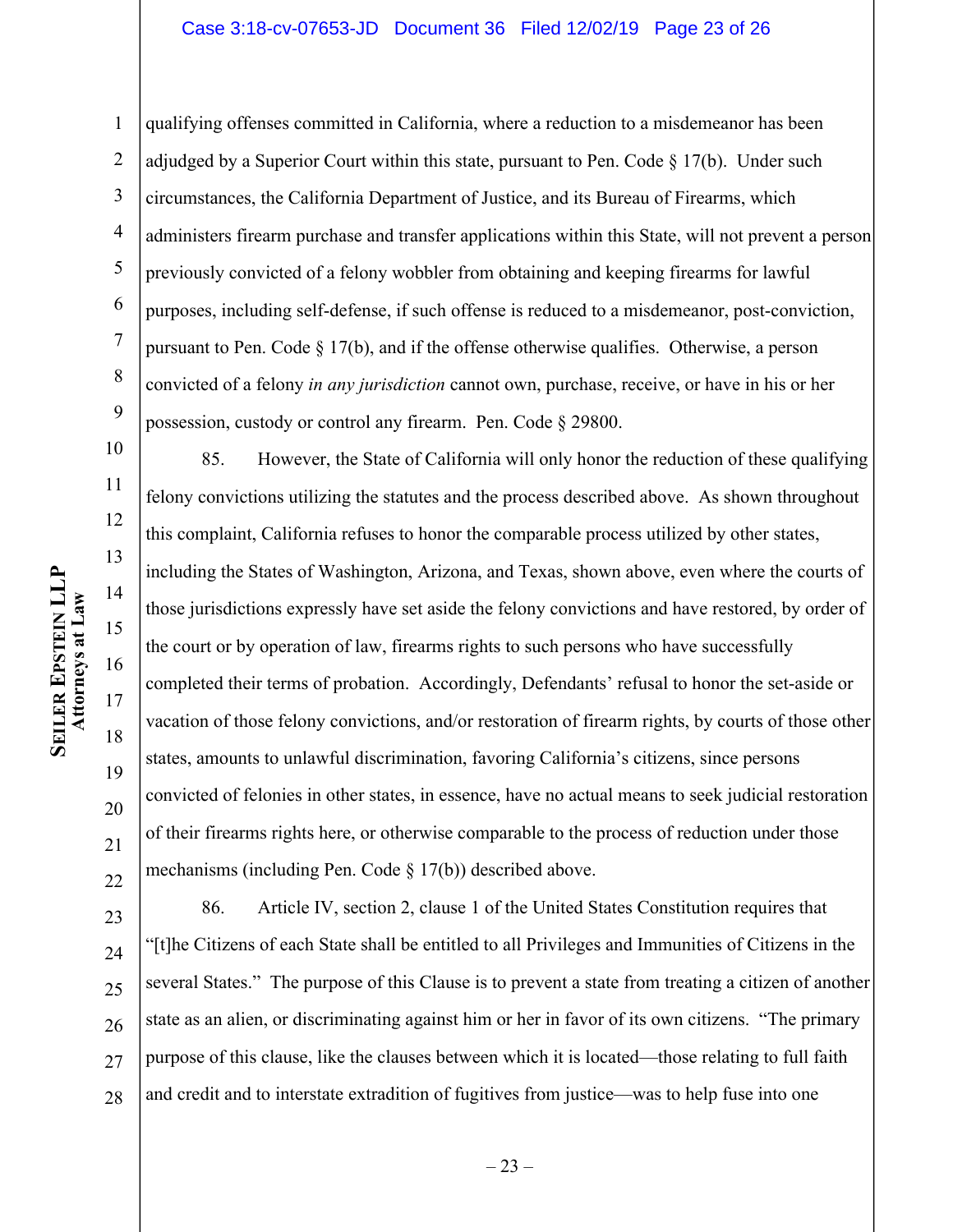#### Case 3:18-cv-07653-JD Document 36 Filed 12/02/19 Page 24 of 26

1 2 3 Nation a collection of independent, sovereign States. It was designed to insure to a citizen of State A who ventures into State B the same privileges which the citizens of State B enjoy." *Toomer v. Witsell*, 334 U.S. 385, 395, 68 S.Ct. 1156, 1162 (1948).

4

5

6

7

8

9

10

11

87. Furthermore, the Privileges and Immunities Clause provides important protections for non-residents who enter the state to obtain employment, or for any other purposes, including the right to travel and become a permanent resident of the state. *Saenz v. Roe*, 526 U.S. 489, 502, 119 S.Ct. 1518, 1526 (1999). The right to travel is further protected by the opening words of the Fourteenth Amendment to the United States Constitution, which states: "All persons born or naturalized in the United States, and subject to the jurisdiction thereof, are citizens of the United States and of the State wherein they reside. No State shall make or enforce any law which shall abridge the privileges or immunities of citizens of the United States[.]" *Id*.

12 13 14 15 16 17 18 19 20 21 22 23 88. The laws of the State of California, and the policies, practices, and customs of the California Department of Justice, as issued, implemented, and enforced by Defendants, and each of them, which refuse to recognize that felony convictions have been vacated or set aside by courts in other states, and ignore the express findings of those states' courts that have restored a person's firearm rights, discriminates against citizens from the other states of the Union, and in favor of California residents, by denying those persons, including the Individual Plaintiffs herein and those similarly-situated to them, any means of judicial recourse to obtain felony expungements and to seek a restoration of their firearm rights, even though such a path is available to persons convicted of similar, less serious, and qualifying felonies within this state. Accordingly, these policies of Defendants, and each of them, violates the constitutional rights of those persons convicted outside of California, now residing here, including the Individual Plaintiffs as these policies are applied to them.

//

//

28 // WHEREFORE, Plaintiffs seek declaratory and injunctive relief as set forth below.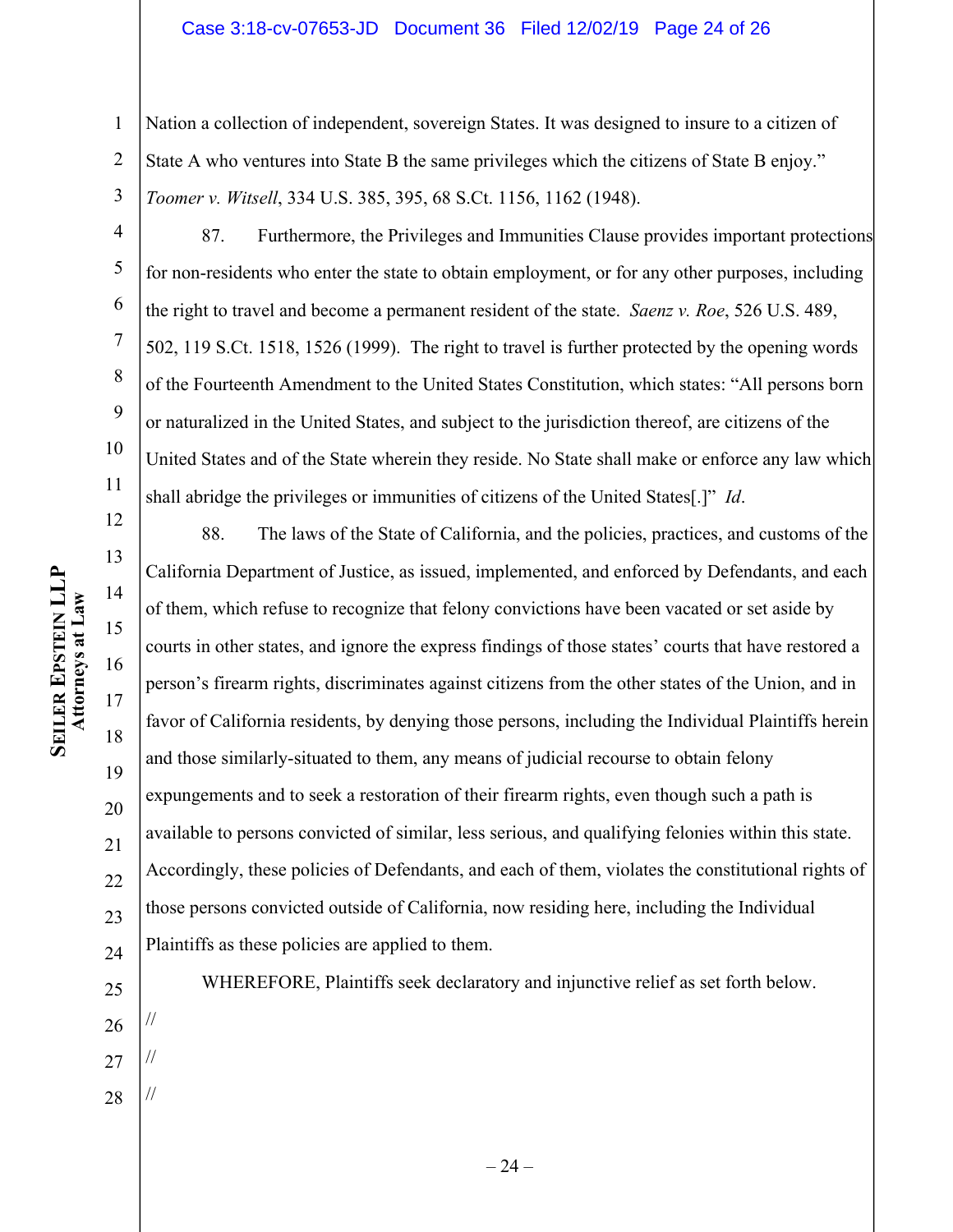1 2

#### **PRAYER FOR RELIEF**

WHEREFORE, Plaintiffs request that judgment be entered in their favor and against Defendants, and pray for relief as follows:

3 4

5

6

7

8

9

10

11

12

13

14

15

16

17

18

19

20

21

1. For declaratory judgment and relief, pursuant to 28 U.S.C. § 2201, that Defendants' policy of refusing to honor the set-aside and vacation of felony convictions, and restoration of firearm rights by the courts of the other states, is unconstitutional as applied to Individual Plaintiffs and others similarly-situated to them, and violates the Second Amendment, and likewise, that Pen. Code §§ 29800 and 30305, as applied to Individual Plaintiffs and others similarly-situated to them, is unconstitutional;

2. For declaratory judgment and relief, pursuant to 28 U.S.C. § 2201, that Defendants' policy of refusing to honor the set-aside and vacation of felony convictions, and restoration of firearm rights by the courts of the other states, is unconstitutional as applied to Individual Plaintiffs and others similarly-situated to them, is unconstitutional and violates the Full Faith and Credit Clause;

3. For declaratory judgment and relief, pursuant to 28 U.S.C. § 2201, that Defendants' policy of refusing to honor the set-aside and vacation of felony convictions, and restoration of firearm rights by the courts of the other states, is unconstitutional as applied to Individual Plaintiffs and others similarly-situated to them, is unconstitutional and violates the Privileges and Immunities Clause (Art. IV, § 2), and the Privileges or Immunities Clause of the Fourteenth Amendment;

22 23 24 25 26 27 28 4. For temporary, preliminary and permanent injunctive relief, consistent with declaratory relief sought herein, enjoining Defendants, and their officers, agents and employees, from enforcing their laws, policies, practices, and customs of refusing to honor the set-aside and vacation of felony convictions, and restoration of firearm rights by the courts of the other states, insofar as it applies or may apply to any and all plaintiffs or their members, and from otherwise enforcing or administering the Armed Prohibited Persons (APPS) program, or similar enforcement programs, or acting in concert with other law enforcement agencies to enforce or